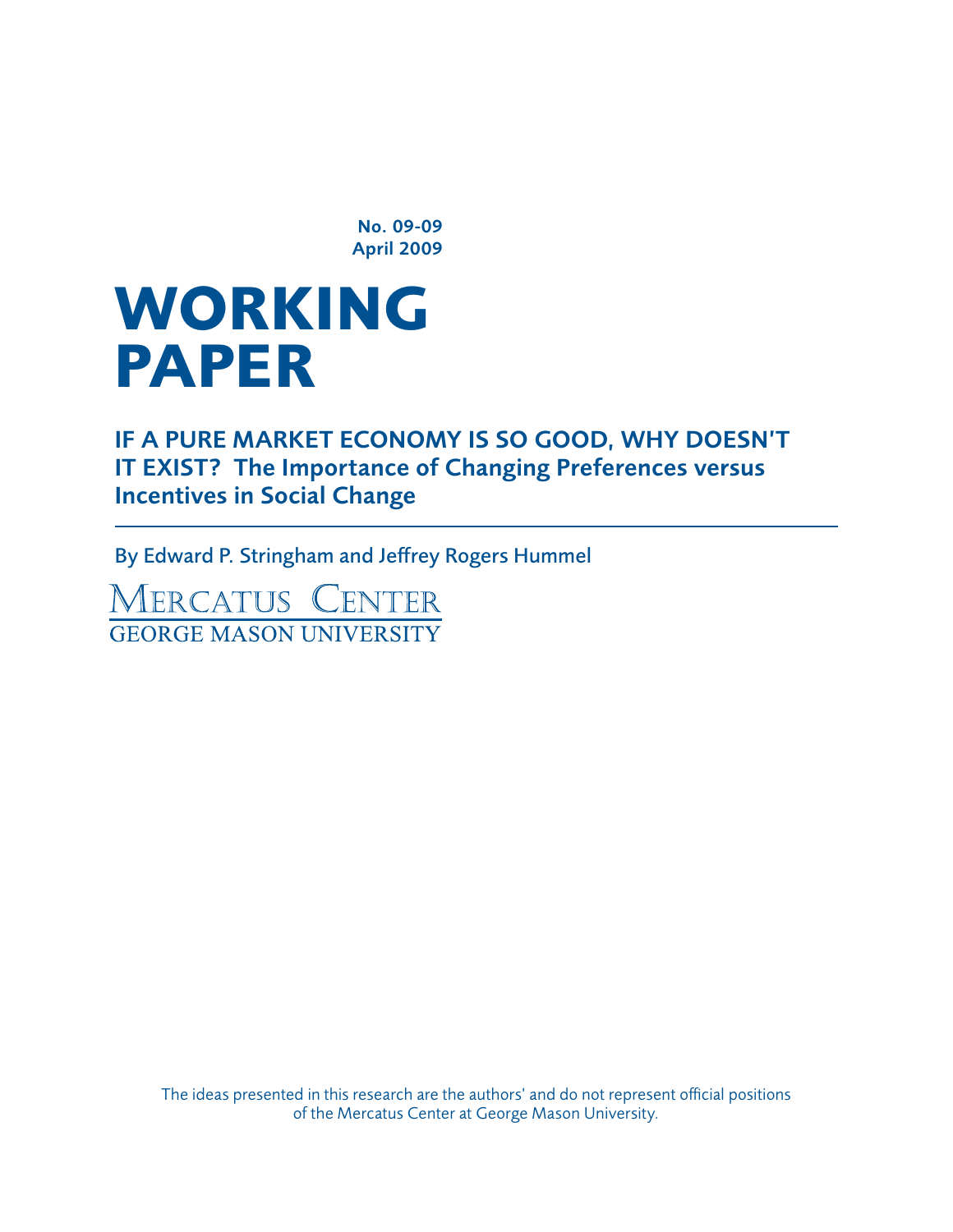# **If a Pure Market Economy Is So Good, Why Doesn't It Exist? The Importance of Changing Preferences Versus Incentives in Social Change**

EDWARD P. STRINGHAM and JEFFREY ROGERS HUMMEL[\\*](#page-1-0) *Shelby Cullom Davis Endowment, Trinity College, Hartford, CT 06106 Department of Economics, San Jose State University, San Jose, CA 95192* 

[edward.stringham@trincoll.edu](mailto:edward.stringham@trincoll.edu); 860-297-2437  $jhummel@gguol.ggu.edu; 408-924-5418$  $jhummel@gguol.ggu.edu; 408-924-5418$ 

Abstract Many economists argue that a pure market economy cannot come about because people will always have incentives to use coercion (Cowen and Sutter, 2005; Holcombe, 2004). We maintain that these economists leave out an important factor in social change. Change can come about by altering incentives or preferences, but since most economists ignore changing preferences, they too quickly conclude that change is impossible. History shows that social change based on changes in preferences is common. By recognizing that preferences need not be constant, political economists can say much more about changing the world.

**Keywords** public opinion, public choice, anarchy, social change

**JEL Codes** D78, H11, P11

<span id="page-1-0"></span><sup>\*</sup> The authors thank Bryan Caplan, Christopher Coyne, Thomas DiLorenzo, David Henderson, the referees of this journal, and participants at the Intercollegiate Studies Institute Templeton Culture of Enterprise Conference in Washington, D.C., the Property and Freedom Society Conference in Bodrum, Turkey, the Association of Private Enterprise Education conference in Las Vegas, and Libertas' Årlige Møde in Copenhagen, Denmark, for helpful comments and suggestions.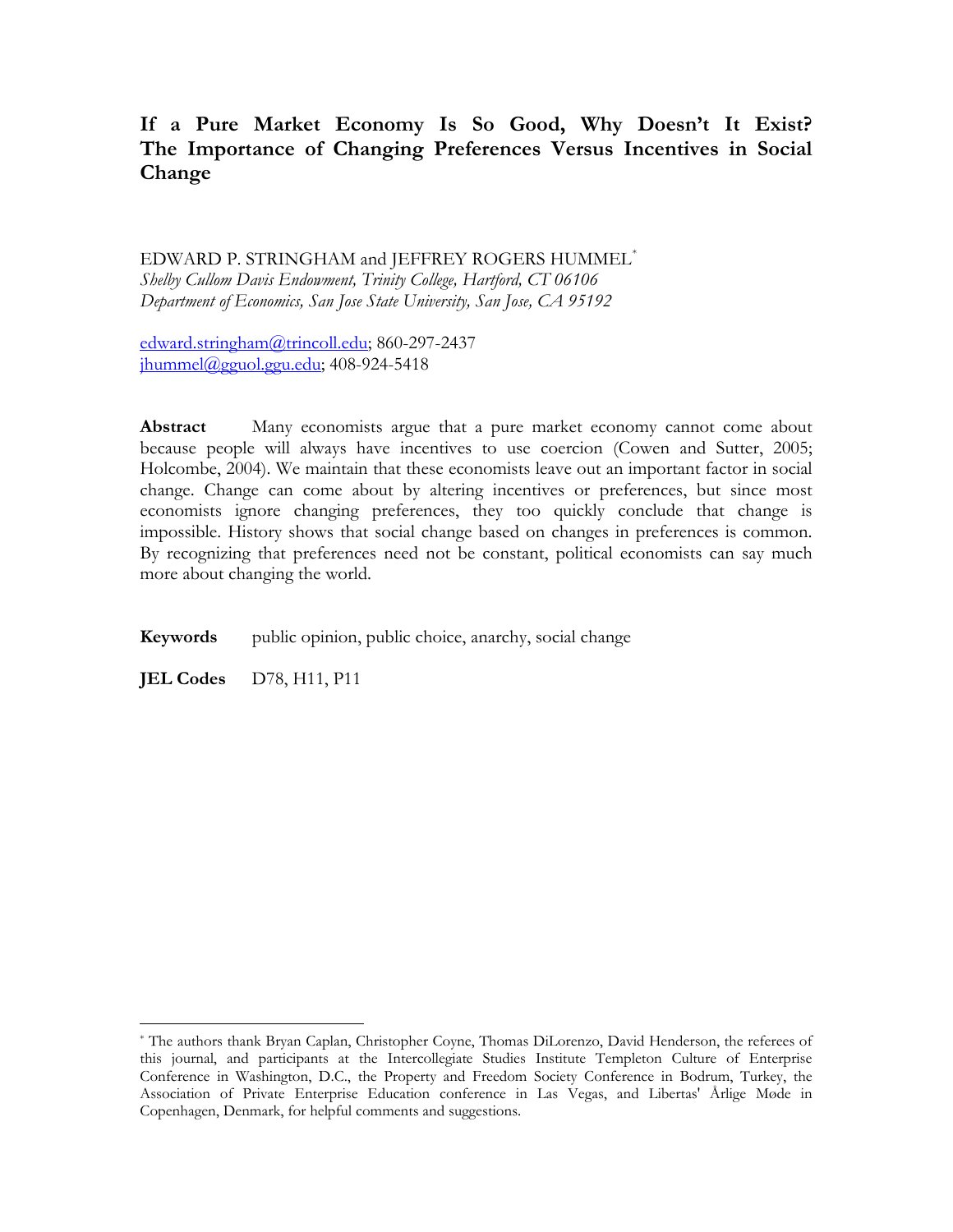#### **1. Introduction**

 $\overline{a}$ 

If a pure market economy is so good, why does it not already exist? If governments are so bad, why are they dominant throughout the world today? Indeed, is the widespread adoption of free markets ever likely to occur? Many recent authors, including Cowen (1992, 1994), Cowen and Sutter (1999, 2005), Holcombe (2004, 2005, 2007), and Rutten (1999) question the feasibility of a pure libertarian society.<sup>[1](#page-2-0)</sup> They maintain that such a system cannot arise or persist because some people will always have both the incentive and the ability to use force against others. These authors offer several reasons why, even if society starts out in a perfect libertarian world without any states, competing groups will eventually form a coercive government. If we are lucky, this will be not too dissimilar from what we have today, but it could be even worse. Government may not be just or desirable, but "government is inevitable" (Holcombe, 2004, p.333). One potential problem for any system is institutional robustness (Boettke, 2000; Boettke and Leeson, 2004, 2006; Leeson and Subrick, 2006; Leeson, Coyne, and Boettke, 2006): Can the system persist if conditions move away from the ideal? While these objections have been aimed specifically at radical libertarian ideas, they apply more broadly and are relevant to the general issue of social change.

We believe that the neoclassical framework of most of these authors, particularly Holcombe, Cowen, and Sutter, causes them to overlook perhaps the most important driving force for social change. When analyzing why people make choices, economists distinguish between people's preferences and people's incentives. Yet, when considering ways to alter behavior, almost all economists limit their focus exclusively to incentives. Changing preferences is ignored as an option in the strict neoclassical point of view. This limited

<span id="page-2-0"></span><sup>&</sup>lt;sup>1</sup> For an overview of a pure libertarian or state-free economy, see Stringham (2007).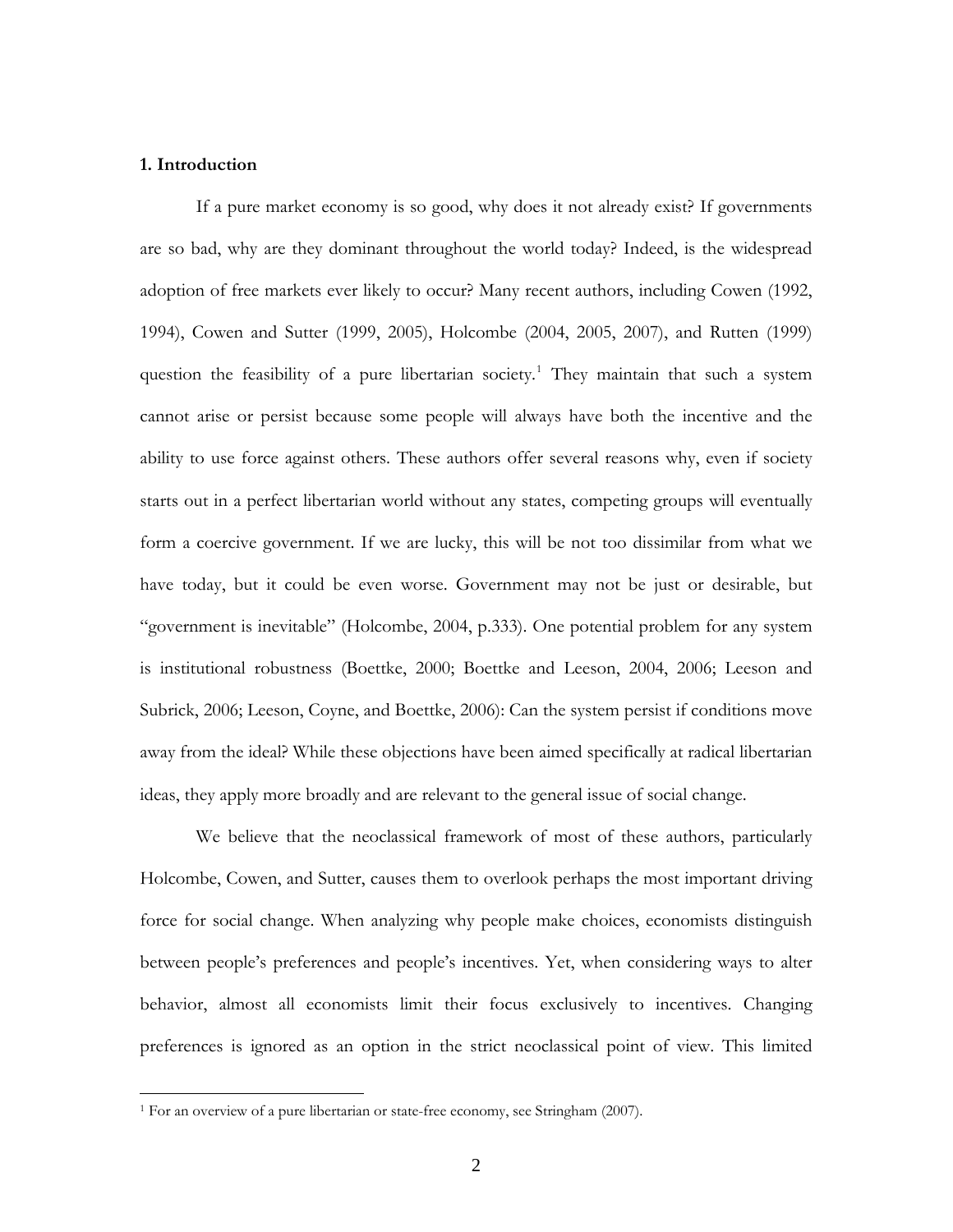framework is found among economists across the board, from advocates of radical change, such as David Friedman (1989), to accepters of the status quo, such as George Stigler (1982). A large part of the agenda of normative public choice and constitutional economics is to build "knave-proof institutions" that are immune to people acting as the "opportunistically rational economic man" (Kliemt, [2](#page-3-0)004, p.235).<sup>2</sup>

Although most neoclassical economists are willing to discuss changing incentives through constraints, we believe that changing incentives is not the only way to alter people's behavior, and it may not always be the easiest way. Consider the government campaign against smoking. Not only does the government attempt to change incentives with increased taxes, but it also attempts to change preferences by convincing people that smoking is not a good thing. As advocates of laissez-faire, we hardly endorse this government campaign, but it illustrates how advocates of change focus on incentives *and* preferences rather than incentives alone. Libertarians who oppose taxes on cigarettes but who also wish fewer people to smoke readily recognize that they must rely on educational campaigns aimed at the preferences of smokers.[3](#page-3-1)

<span id="page-3-0"></span><sup>&</sup>lt;sup>2</sup> In addition to the public choice economists, others who seek ways to constrain political institutions include Hardin (1999), North (1990), and Weingast (1995). Our approach is more fundamental because we question whether constitutional rules or political structures can significantly constrain government. As Tullock (1987, p. 317) writes, "The view that the government can be bound by specific provisions is naïve. Something must enforce those provisions, and whatever it is that enforces them is itself unbound." For more on this, see Farrant (2004). We argue that the ultimate and the only binding constraint on government is ideology: that is, the preferences of the public.

<span id="page-3-1"></span><sup>&</sup>lt;sup>3</sup> Cigarettes, instead of being treated as a final consumer good (X-good), could be analyzed as an input for what Becker (1965) calls Z-goods, which require other goods for a household to produce. A meal, for example, is a Z-good that requires various food ingredients (Ekelund, Hébert, and Tollison, 2006, p. 55). If we assume that smokers have imperfect information about the effects of smoking, we could analyze anti-smoking advertisements as simply providing additional information about the true costs of cigarette smoking, one of multiple inputs in the Z-good of relaxation. In this case, the change in behavior does not result from any change in preferences. Similarly, one could analyze libertarianism as one input to the Z-good of living a good life. Thus, informing people about the benefits and costs of markets versus government simply helps them see the true costs of the input goods. At the extreme, this neoclassical framework rules out all preference changes by defining the individual's utility function as constant. While an intriguing philosophical ploy, we find this tautological definition of utility even less helpful in understanding the real world than the tautological definition of self-interest that encompasses any action, no matter how seemingly altruistic. (Furthermore, the claim that consumers do not know what is best for them contradicts the strict neoclassical assumption of perfect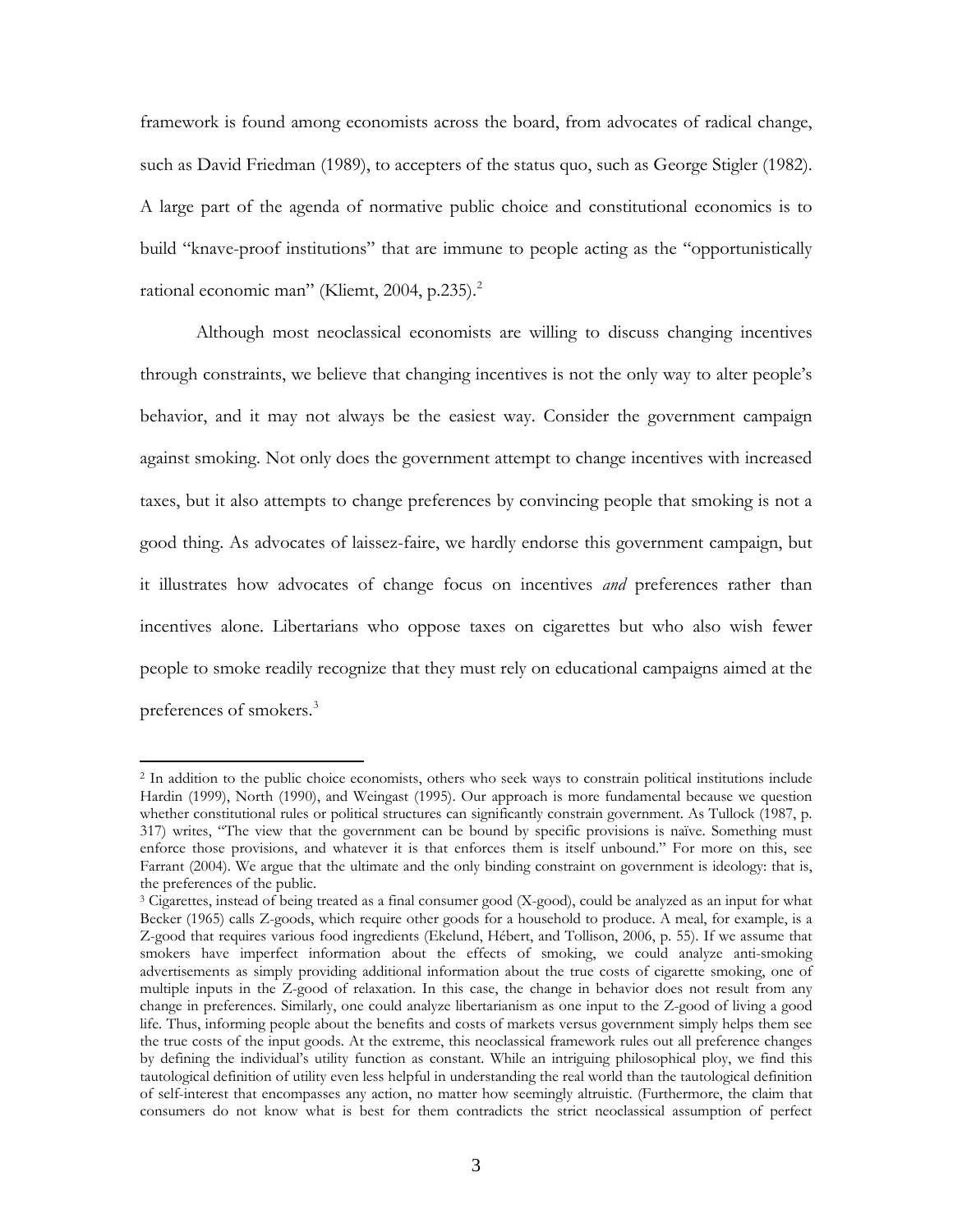Moreover, even if political economists want to change people's incentives, to do this they need to change policy or institutions, and they can only do that by first changing people's preferences about institutions. Unless one simplistically reduces all of history to a deterministic model in which all institutional change results solely from changes in external constraints (for instance, Greif, 2006), political economists must look at preferences to explain social change. Holcombe, Cowen, and Sutter evade any consideration of ideology and other factors that may affect preferences, but we believe that social change without changes in preferences is rare. The notion that you can change policy without changing preferences is an illusion. By eliminating this analytical straightjacket imposed by neoclassical economics, economists could have a lot more to offer about how to improve the world.

This article proceeds as follows: Section 2 discusses why authors such as Holcombe, Cowen, and Sutter hold their pessimistic view, section 3 discusses reasons why political economists can be less pessimistic if they are open to changing preferences, section 4 provides some historical examples in which advocates of social change successfully changed preferences, section 5 discusses some unanswered questions for advocates of laissez-faire, and section 6 concludes.

#### **2. The argument for pessimism**

 $\overline{a}$ 

Why might one adopt a pessimistic view about the possibility of social change toward a pure market economy? Reasons differ, but let us focus on the pessimism of two classical liberal economists who have published a series of articles on this topic. Cowen and

information.) We prefer to rely on the wording of everyday language. In any case, relabeling a preference change as improved information that changes incentives does not diminish the power of our argument. There remains a distinction, however you label it, between directly altering the consequences of an action and altering an individual's perception of the consequences. Neoclassical economists almost invariably confine their analysis to the direct approach. We thank an anonymous referee for suggesting that we highlight this point.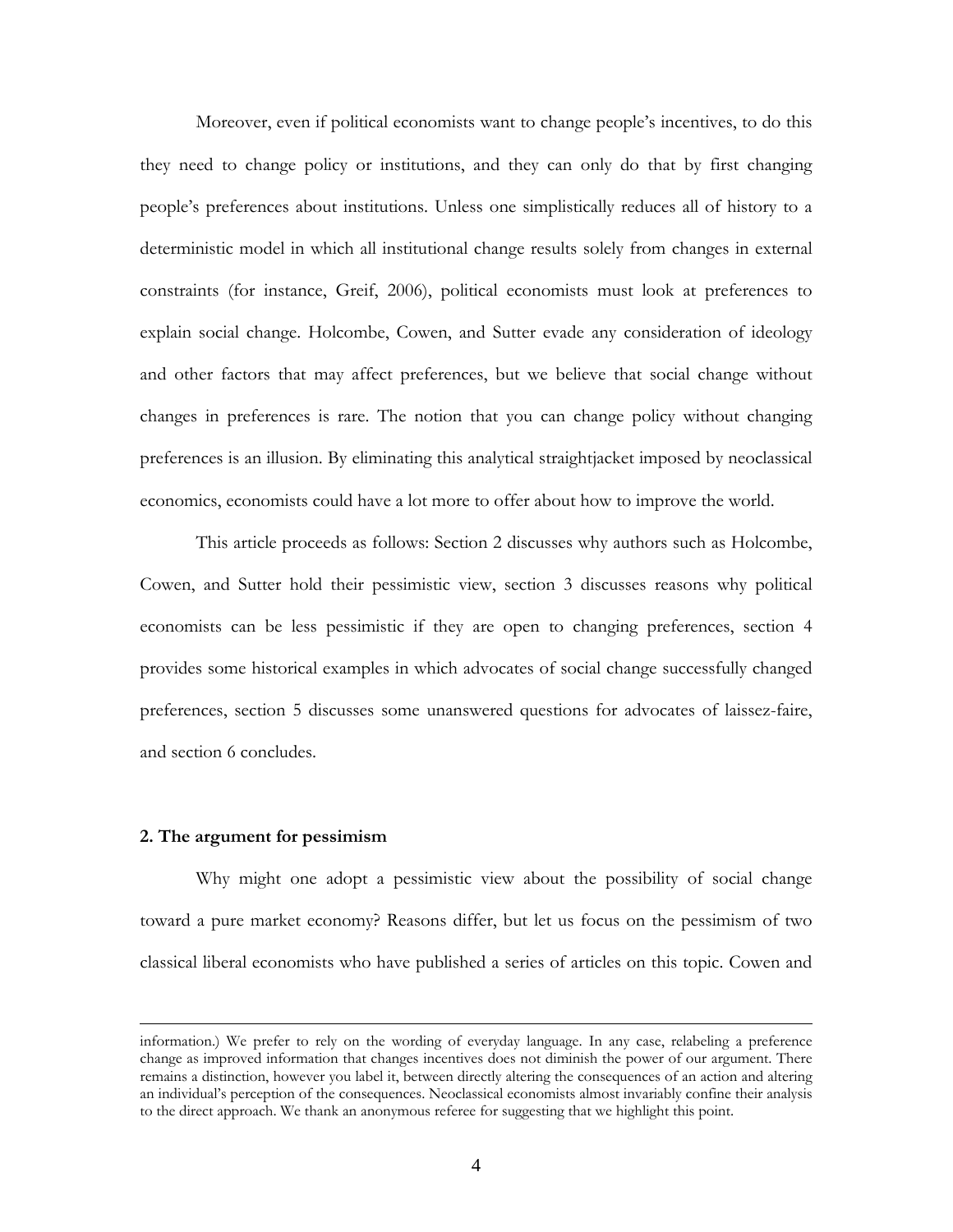Sutter (2005) is the latest contribution to a string of papers related to the viability of a statefree society. Much of their reasoning applies to more limited free markets as well. The initial arguments for pessimism are in Cowen (1992, 1994), which maintain that, without a government monopoly over the use of force, competing groups that can cooperate to resolve disputes also can collude to exercise coercion. Cowen and Sutter (1999) follows up with the more general claim that the very factors, such as cooperation, that might make a libertarian society possible also can make government likely. Cowen and Sutter (2005, p. 109) summarize:

If civil society can use norms to enforce cooperative solutions, that same society will be prone to certain kinds of cartels. In other words, cooperation-enhancing social features will bring bad outcomes as well as good outcomes. To provide a simple example, the Nazis relied on cooperation in addition to their obvious coercive elements in perpetrating their crimes. The ability to organize therefore is a mixed blessing.

The Nazi example should have alerted Cowen and Sutter to the crucial role of ideology. Instead they conclude that a libertarian society is unlikely to survive because of a "paradox of cooperation." Some people will be able to cooperate enough to threaten others with government or private force. Cowen and Sutter consider this problem a virtually unavoidable feature of a stateless society.

Some authors have questioned Cowen and Sutter's claims about network industries facilitating cartels,<sup>[4](#page-5-0)</sup> but the authors (2005) reply that cartels are possible in network industries that use force. They argue that even if most people were peaceful, more powerful groups could threaten others, who would have little choice but to back down. They represent this scenario using simple game theory. Although victims would be best off not being victimized

<span id="page-5-0"></span><sup>4</sup> Friedman (1994) responded to Cowen's initial article, while Caplan and Stringham (2003) responded to Cowen and Sutter's (1999) later paper. Caplan and Stringham point out that just because people can cooperate on certain margins does not mean that they can collude on all margins. For example, banks can coordinate to make their charge cards acceptable to other banks, but they would have a much more difficult time colluding to set interest rates.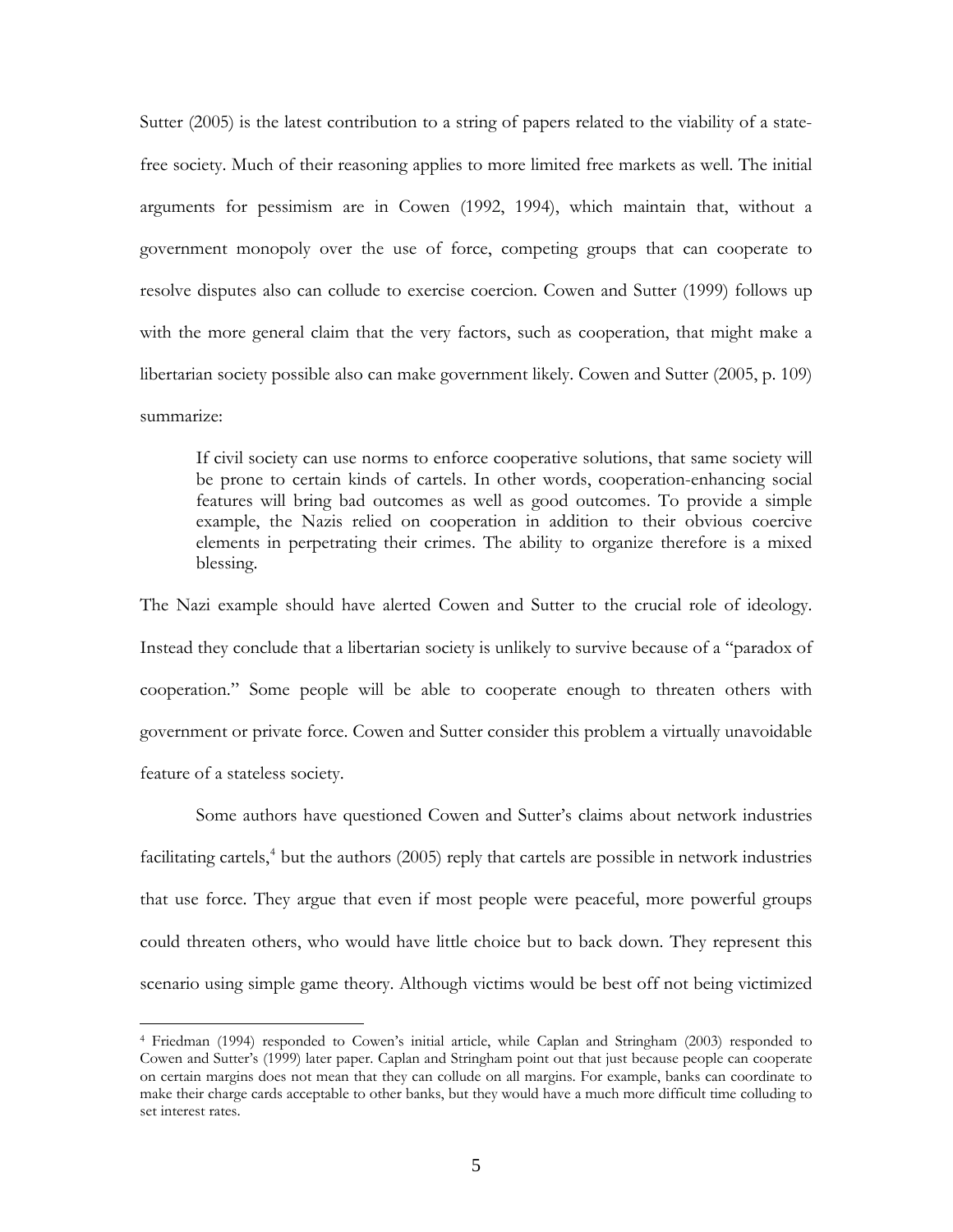at all, victims are better off being victimized without retaliating, rather than fighting back, because confrontations are costly. This is likely why most people pay the mugger or the tax collector even though they would prefer not to; losing one's cash is better than prompting a confrontation and potentially losing one's life.

As evidence that some will always threaten while others will always back down, Cowen and Sutter (2005, p. 113) point to the existence of governments around the globe: "We must take seriously the fact that governments exist all around the world, for better or worse.... History shows that 'cooperating to coerce' is relatively easy to establish, regardless of the exact path to that final state of affairs." This position is similar to that of authors writing in the public-choice tradition, including Holcombe (2004) and Rutten (1999), who argue that some form of coercion will necessarily persist.<sup>[5](#page-6-0)</sup> In no uncertain terms Holcombe (2004, p.326) writes, "Without government—or even with a weak government—predatory groups will impose themselves on people by force and create a government to extract income and wealth from these subjects," concluding that "government is inevitable." In a similar vein, Cowen (1992, p.261, 252) writes, "Orderly anarchy again implies collusive anarchy," stating, "libertarian ideology does not provide a safeguard against the emergence of government."

Most recently Cowen (2007) has coined what he calls the "Paradox of Libertarianism," which essentially maintains that libertarian success may have contributed to bigger government. Changes in government policy in the last few decades have moved in a

<span id="page-6-0"></span><sup>&</sup>lt;sup>5</sup> For an overview of the public-choice arguments about anarchy, see Stringham (2005). For responses to Holcombe (2004), see Leeson and Stringham (2005), Block (2005), and Holcombe (2005, 2007).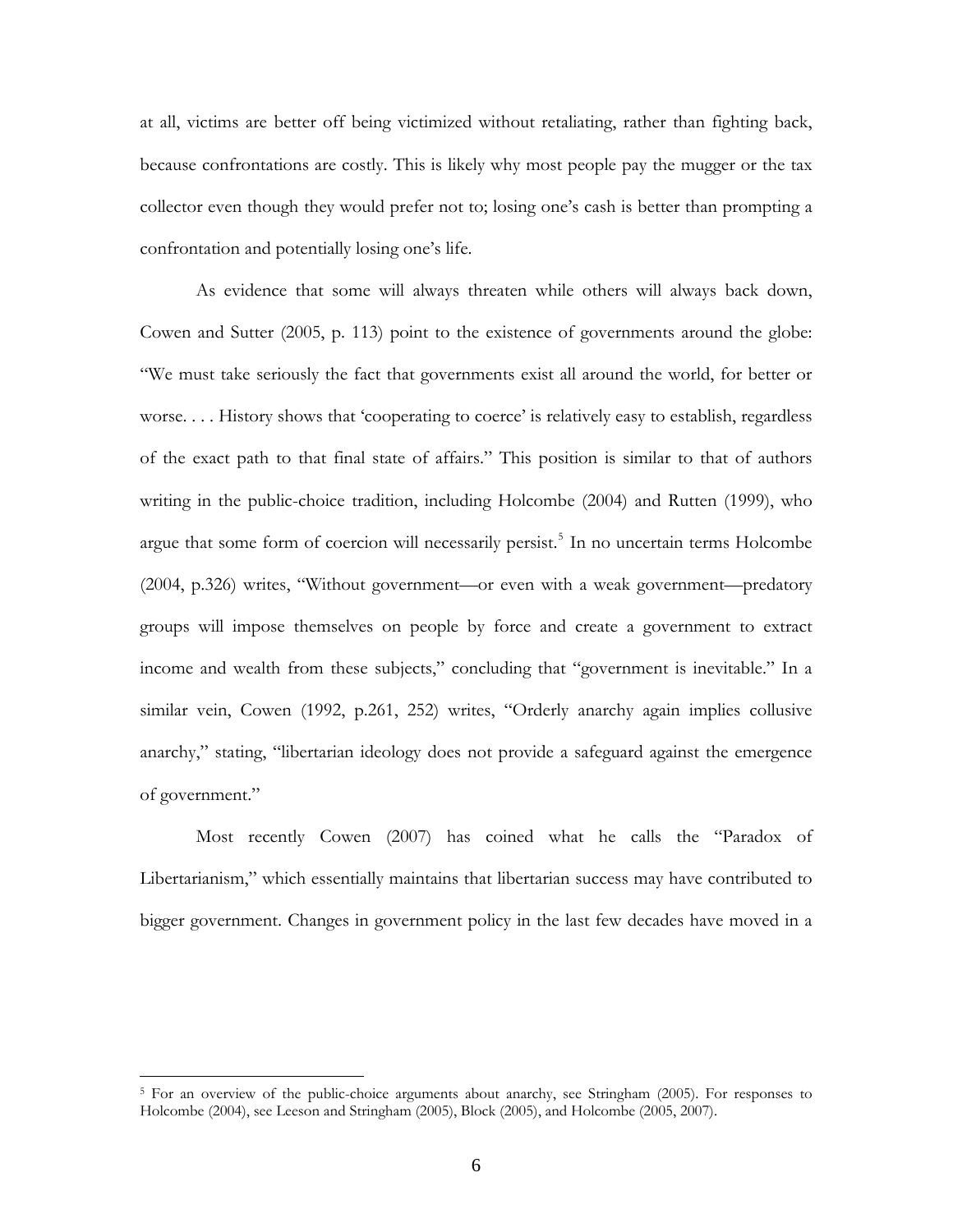libertarian direction, causing "much greater wealth and much greater liberty," which, ironically, has increased public demand for government.<sup>[6](#page-7-0)</sup>

For all these authors, libertarians are at an impasse. Even if people recognize that markets are good and coercion is bad, some will always attempt to use coercive government because it will be in their interest to do so. These critics might be called the pessimistic admirers of libertarianism. Libertarian ideals are nice, but they are impossible in practice.

### **3. The argument against pessimism**

 $\overline{a}$ 

 Forgive us for quoting a politician and a general, but as Dwight D. Eisenhower said, "Pessimism never won any battle." Just because libertarianism has not fully triumphed anywhere in the world today does not mean that striving for it is futile. Cowen and Sutter's analysis notably leaves out the importance of ideology and public opinion as constraints on government. Within certain narrow assumptions, Cowen and Sutter's (2005) and Cowen's (2007) analyses all but guarantee the existence of government. In Cowen and Sutter (2005) the payoffs of using coercion are positive because there are no external constraints, and in Cowen (2007) government becomes more popular as income increases. But if the assumptions are different, the predicted payoffs are different, and the "inevitability" of statism becomes "inevitable" only under certain conditions.

 This problem is starkest in Cowen's most recent article (2007), in which he takes current political opinion as fixed and assumes that the majority considers government a normal good like so many others. In the current world this may be true. But suppose that

<span id="page-7-0"></span><sup>6</sup> Cowen does not specify whether the resulting growth of government is merely on a per capita basis or as a percent of total output, and perhaps it is unfair of us to expect too much rigor from an on-line popular comment. But in a growing economy, the size of government can increase per capita while still declining relative to the economy's size. If on the other hand, Cowen is resurrecting the tired, twentieth-century progressive claim that government *must* grow as a percent of GDP as the economy gets bigger and more complex, his claim seems to be empirically doubtful in the United States, at least when looking at secular trends for the period to which he refers, namely the last several decades.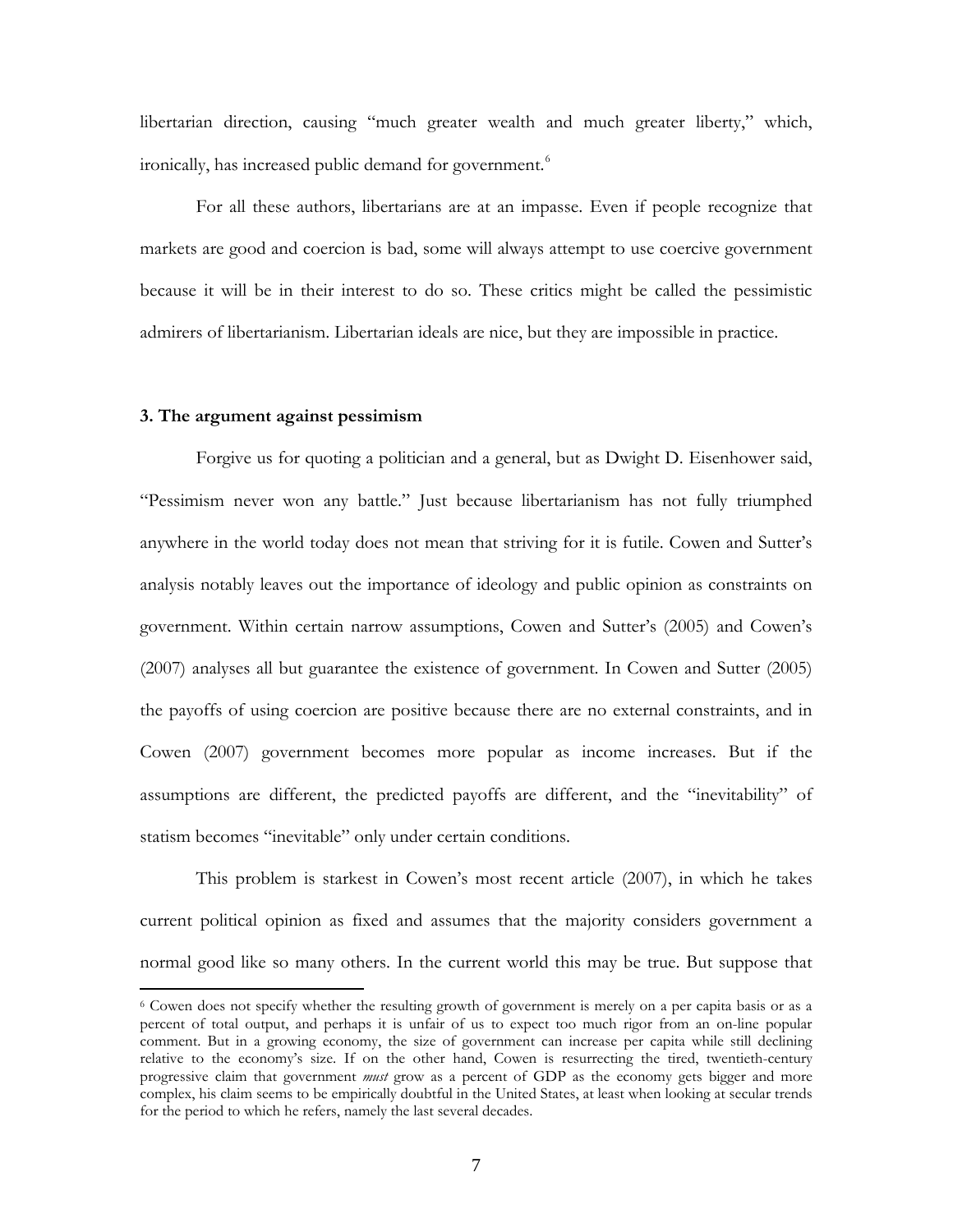advocates of free markets are correct that markets are more civil and humane (Roepke, 1960) and that the more sophisticated or cultured point of view is to support liberty over coercion. This is an open question, but as people's incomes increase and they become more educated, they might be more likely to become less statist (Caplan, 2001a). Under these circumstances, statism would not be a normal good, but an inferior good.

 Or consider Cowen and Sutter's (2005) assumption about the positive payoffs of coercion. In the current world, one need not look further than the many rich government officials around the globe to see the truth in this. But the payoffs themselves are at least partly a function of institutions and hardly constant for all time. Altering the institutions can alter the level and even the ranking of the payoffs. Furthermore, the level of the payoffs is not the only relevant consideration, in light of the subjective nature of people's preferences. The subjective ranking of payoffs can change with preferences. Suppose that some external, ideological constraints, embedded in a widely recognized legal code, were placed on coercion. If these constraints were important enough, even would-be opportunists would decline to use coercion.

 Cowen and Sutter might answer that by assuming no government they have already specified the relevant institutional constraints. But the varied legal regimes that stateless societies have exhibited throughout history belie this claim. Cowen (1992, p. 251) initially dismissed "[r]eliance upon libertarian ideology alone to defend the survival of anarchy" as a "*deus ex machina*." But Cowen and Sutter (1999, p. 165) admit that "[c]ooperative efficacy relates only to the ability of a community to engage in collective action; *the selection of projects* to pursue is a separate question [emphasis ours]." In other words, people conceivably can cooperate to achieve public goods or public bads. The Nazis sought public bads, but this result is not universal. What factors influence a society's mix of public goods and bads?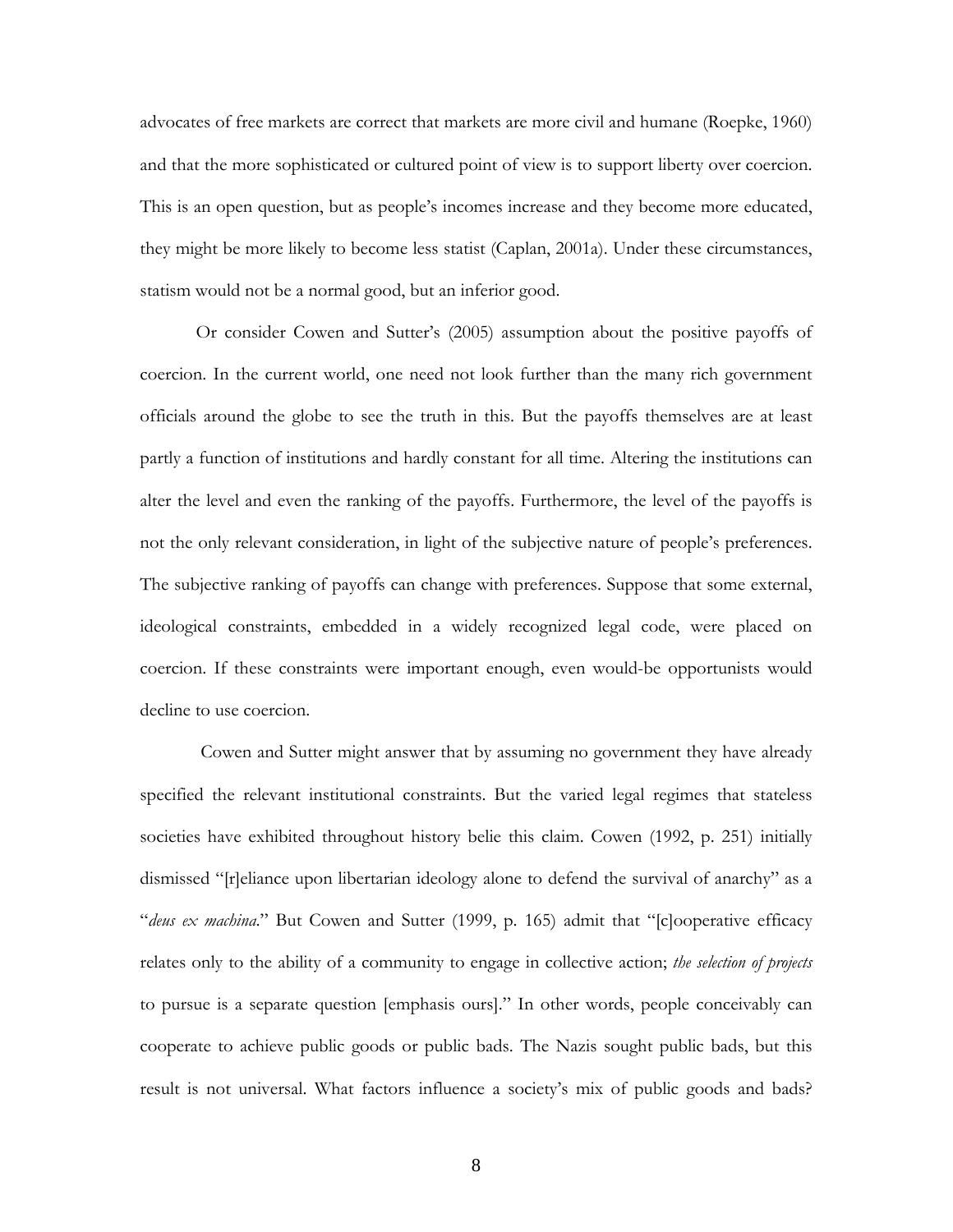According to Cowen and Sutter, this "separate question" is decided by "community leaders and public officials" based on which projects "suit their own interests." Yet then what determines their interests? Here we are back again implicitly at institutions and ideology, unless Cowen and Sutter want to replace ideology with the *deus ex machina* of the preferences of leaders and officials.

Another striking example of how ideology implicitly enters the analysis of neoclassical economists, despite their best efforts to keep it out, comes from a critic of Cowen. Friedman (1989, p. 117), in his classic brief for anarchism, projects a poly-legal order in which competing private courts and police enforce different codes of law that compete like "brands of cars." These legal codes need not be libertarian, in Friedman's view, although he argues that unlibertarian law will be more expensive to enforce than libertarian law. Therefore, self-interest will tend to drive poly-legal anarchism toward libertarian outcomes. But notice that Friedman's private courts and police do obey at least one universal law, despite his failure to acknowledge as much. None of them collects taxes. Otherwise, his system collapses into the international anarchy we observe in the world today. How could such a uniform constraint against taxation arise except through a widely held ideological aversion to taxation?

Could preferences ever change so that people demand less statism or more constraints on government? If one adopts the narrow neoclassical public choice assumptions of Cowen and Sutter, the answer is likely to be "no," as preferences are static in strict neoclassical models. But this position overlooks two important facts about the world, namely that public opinion *often* changes, and public opinion *does* matter. Caplan and Stringham (2005) contrast the mainstream public choice view that interests rule the world with the views of Ludwig von Mises and Frederic Bastiat, who believe that ideas rule the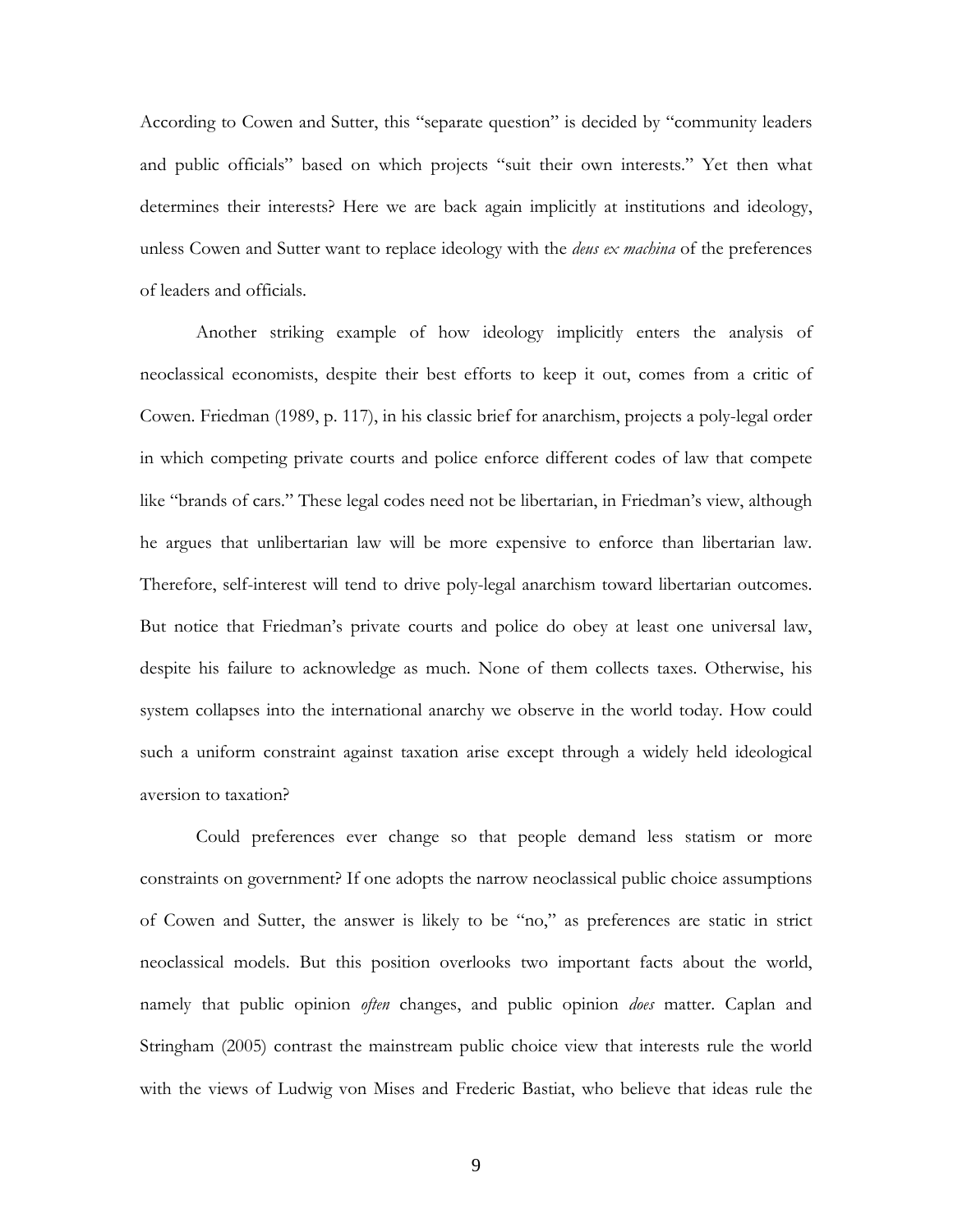world. According to the Mises-Bastiat view, governments are able to get away with as much as they do only because they have the support of enough people. Bad policies persist only because the median voter prefers them (Caplan and Stringham, 2005).<sup>[7](#page-10-0)</sup>

But the current demand for bad policies does not imply their inevitability any more than the current demand for Ford automobiles implies that Ford will forever retain its current market share. If people's preferences can be changed, then big government is not necessarily something people will always demand. This is important because if enough people withdraw their support for various big government policies, then the state will have a difficult time imposing its policies on the unwilling masses. As Hummel (1990, 2001) and others have argued, government officials get away with as much as people let them.

Herein lies the key to changing society: changing public opinion or people's preferences toward government. And the only way people are likely to change their preferences is through education and persuasion; force is ineffective. This is why libertarian economists of different stripes believe that economic education plays such a crucial role. Most people in the general public support various government policies because they truly believe that government needs to solve social problems. Only infrequently do they consider the possibilities that government may be the cause of problems or making problems worse (Stigler, 1975; Higgs, 2004; Coyne, 2007). Nor do they consider the possibility that voluntary action may be capable of solving many so-called market failures.

<span id="page-10-0"></span><sup>7</sup> Caplan (2007) provides a theoretical argument for why people are more likely to demand more irrational policies when the marginal cost is low. Working within the framework of his model, one could reduce the quantity of irrational policies demanded in two ways. The first is by altering constraints to increase the personal marginal cost of people demanding irrational policies. Altering incentives in this way would be a movement along the demand curve for irrational policies. But a second way to decrease the amount of irrational policies demanded would be to bring about a shift in the demand curve for irrational policies. Caplan's (2001a, b) analysis would suggest that since more educated people are more likely to think like economists, increasing education is an important way to change political economic beliefs.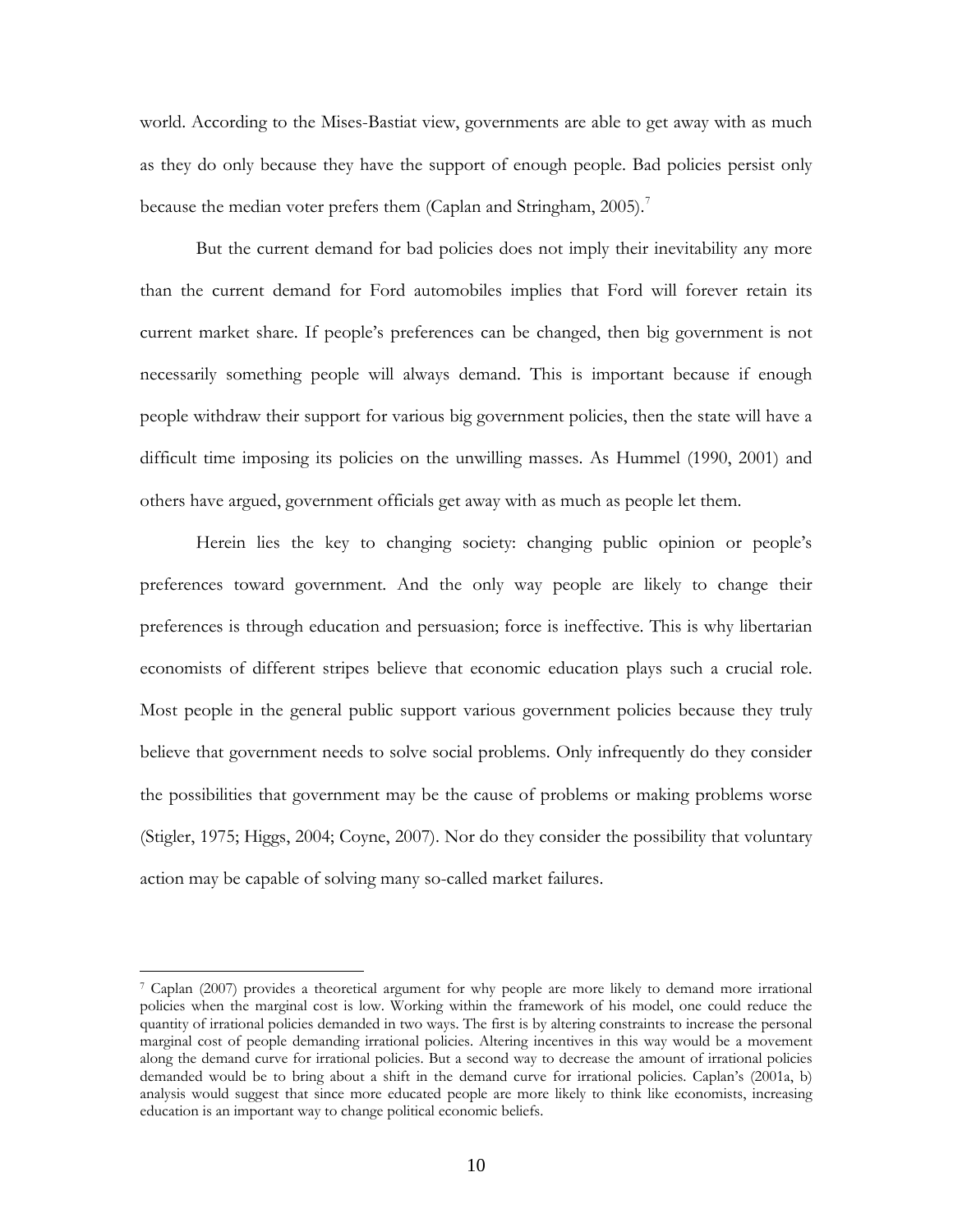If free markets can do wonders, as libertarian economists believe, then there is no inherent reason that the public needs to forever demand or even tolerate the state. Bastiat (1964) maintains that the general public has been sold a bill of goods. The general public has been persuaded to believe in the necessity of government intervention in many areas. Yet, if free-market economists had their way, the public would believe and behave otherwise. When a problem arose, the public would not immediately turn to the state to solve it. When the state tried to take on new roles, people would balk. A small group of people might try to use force to impose their will on the public, but without general support or general acceptance by the public, that minority would have a difficult time getting its way (Rothbard, 1990, p.47).

At one level, our argument seems obviously true. As one of our referees succinctly put it, "The central thesis of the paper is that libertarian anarchy will prevail where everyone is a libertarian anarchist. This point is uncontroversial." Yet, as we have demonstrated, the point is indeed controversial. The objections of those who question the attainability or stability of a state-free society (as opposed to its desirability) all rest on an explicit or implicit rejection of the truism that ideas have consequences.

Thus, the ultimate factor in this world view is public opinion. The more people adopt a culture of enterprise, the more able a system of free markets is to come about. Is the world where most people support a pure market economy inevitable, as Fukuyama (1992) implies in his argument for the inevitability of liberal democracy? We don't believe that any world is inevitable, but we believe that changing preferences to support a pure market economy is certainly possible. Let us consider some possible reasons why.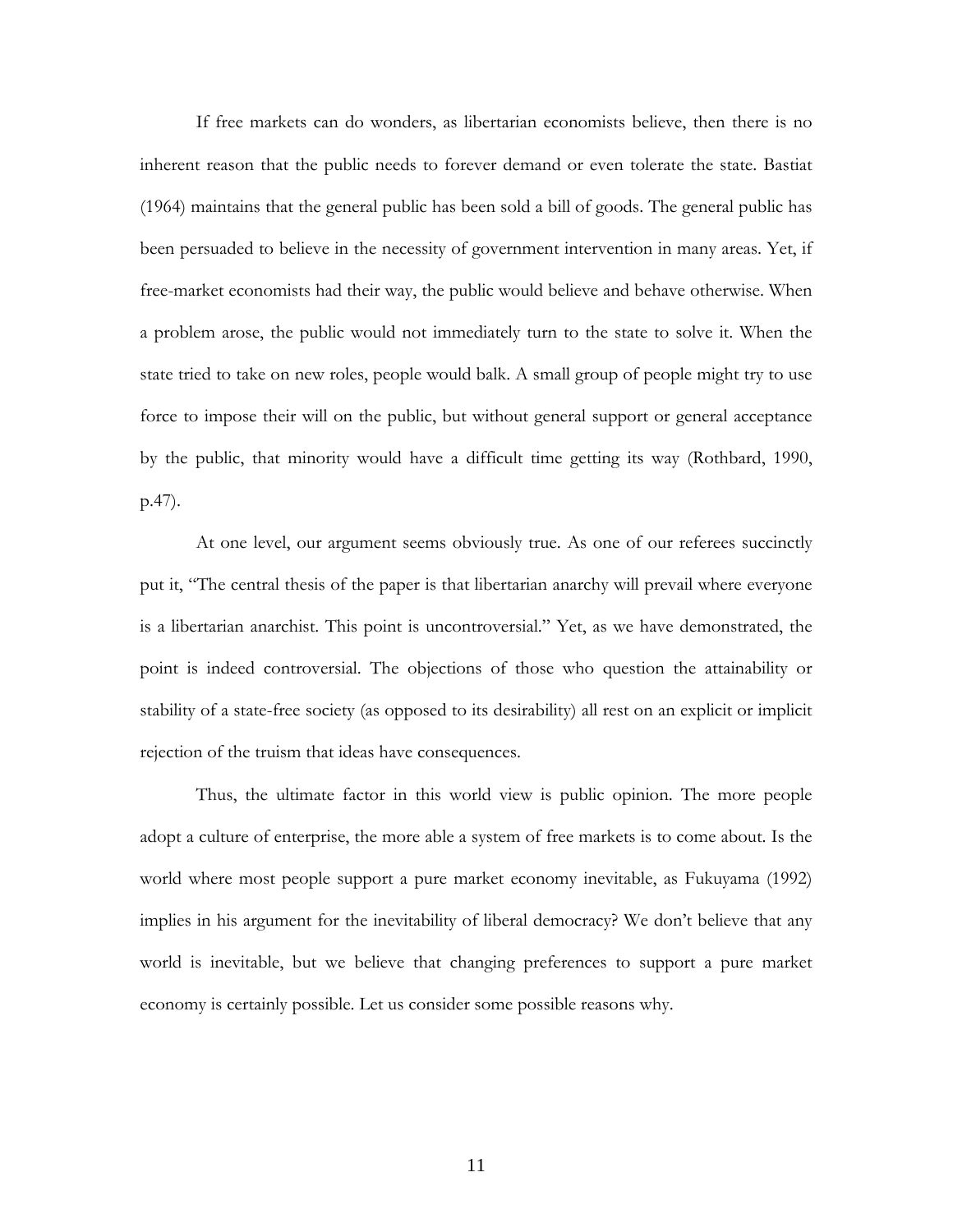#### **4. Historical examples of changing preferences leading to social change**

The pessimistic view implies that the world will be wrought with problems no matter what happens. Although the world certainly has had and continues to have many problems, the pessimistic view overlooks some major examples of important change. In this section we discuss some historical examples that provide empirical support for our hypothesis of changing preferences leading to social change. None of these examples entail a complete shift toward a libertarian society; in fact, it is possible to debate whether the changes were in the direction of a libertarian society at all. However, all of the examples show how major shifts in preferences can lead to major shifts in policy. Bringing about a pure market economy would require major changes in public opinion, but the fact that public opinion has shifted so much in the past may indicate that a movement toward libertarian beliefs is possible.

Perhaps one of the most stunning historical changes to result from an underlying ideological change in people's preferences was the abolition of chattel slavery. Slavery had been a source of forced labor since the dawn of civilization. People had owned slaves on every continent and for every conceivable task. Slavery, along with such other forms of unfree or quasi-free labor as serfdom, debt bondage, involuntary apprenticeship, and indentured servitude, was the unenviable status of most humans prior to the Industrial Revolution. Although no one liked being a slave, the institution was universally accepted as inevitable if not desirable until the first stirrings of antislavery fervor emerged in the late eighteenth century. Today, in contrast, we live in a world where the freedom to quit a job at will has become the accepted standard. Slavery may still persist clandestinely, but no ruler, no matter how vile or ruthless, would dare get up and publicly endorse owning another human being.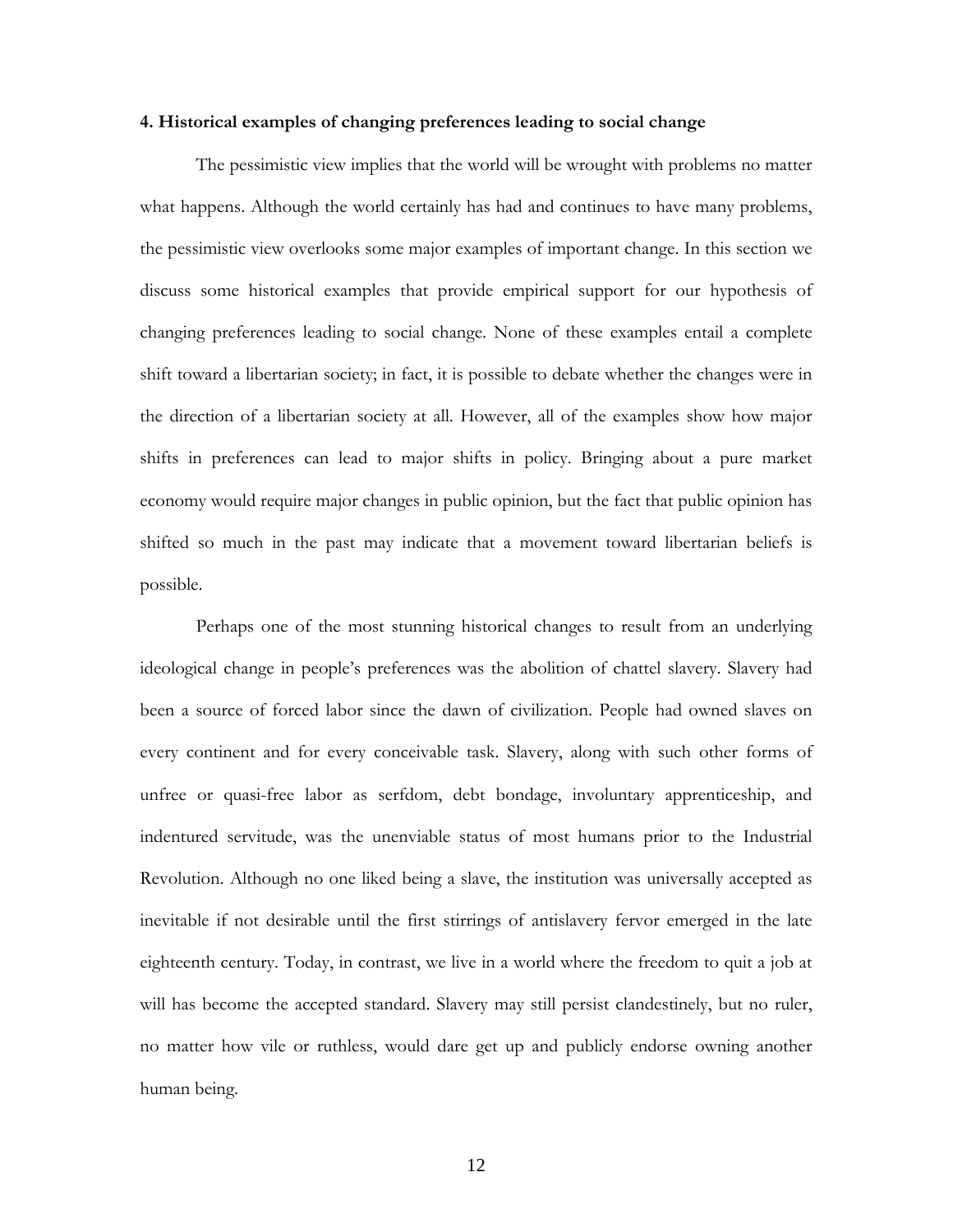The abolitionist movement, despite beginning as a minuscule minority in most countries, eliminated in a little over a century a labor system that had been ubiquitous for millennia. The British Parliament, for instance, abolished the slave trade in 1807 and ended slavery itself in the colonies a quarter-century later. These events occurred at a time when slave labor was still providing enormous economic benefits not only to certain special interests but to all British consumers. The nineteenth-century English historian W. E. H. Lecky (1897, p. 153) concluded that the "unweary, unostentatious, and inglorious crusade of England against slavery may probably be regarded as among the three or four perfectly virtuous pages comprised in the history of nations," and modern scholarship has generally confirmed this evaluation, at least with respect to British antislavery. The abolition of chattel slavery thus stands as the most impressive and enduring of all of classical liberalism's triumphs.

The antislavery movement itself had its origins in another major ideological transformation: the American Revolution. As John Adams (1856, pp. 172, 197, 285) reminisced in a series of letters many years afterward: "What do we mean by the revolution? The war? That was no part of the revolution; it was only an effect and consequence of it.... [T]he revolution was complete, in the minds of the people, . . . before the war commenced in the skirmishes of Concord and Lexington on the 19th of April, 1775. . . . *This radical change in the principles, opinions, sentiments, and affections of the people, was the real American Revolution* [emphasis original]." Admittedly, the revolution mobilized special interests that would benefit from severing any political connection with Great Britain, but it also prompted drastic improvements in public policy. These included the disestablishment of state churches in the South, the gradual emancipation of slaves or outright abolition of slavery in the North, the establishment everywhere of republican governments under written state constitutions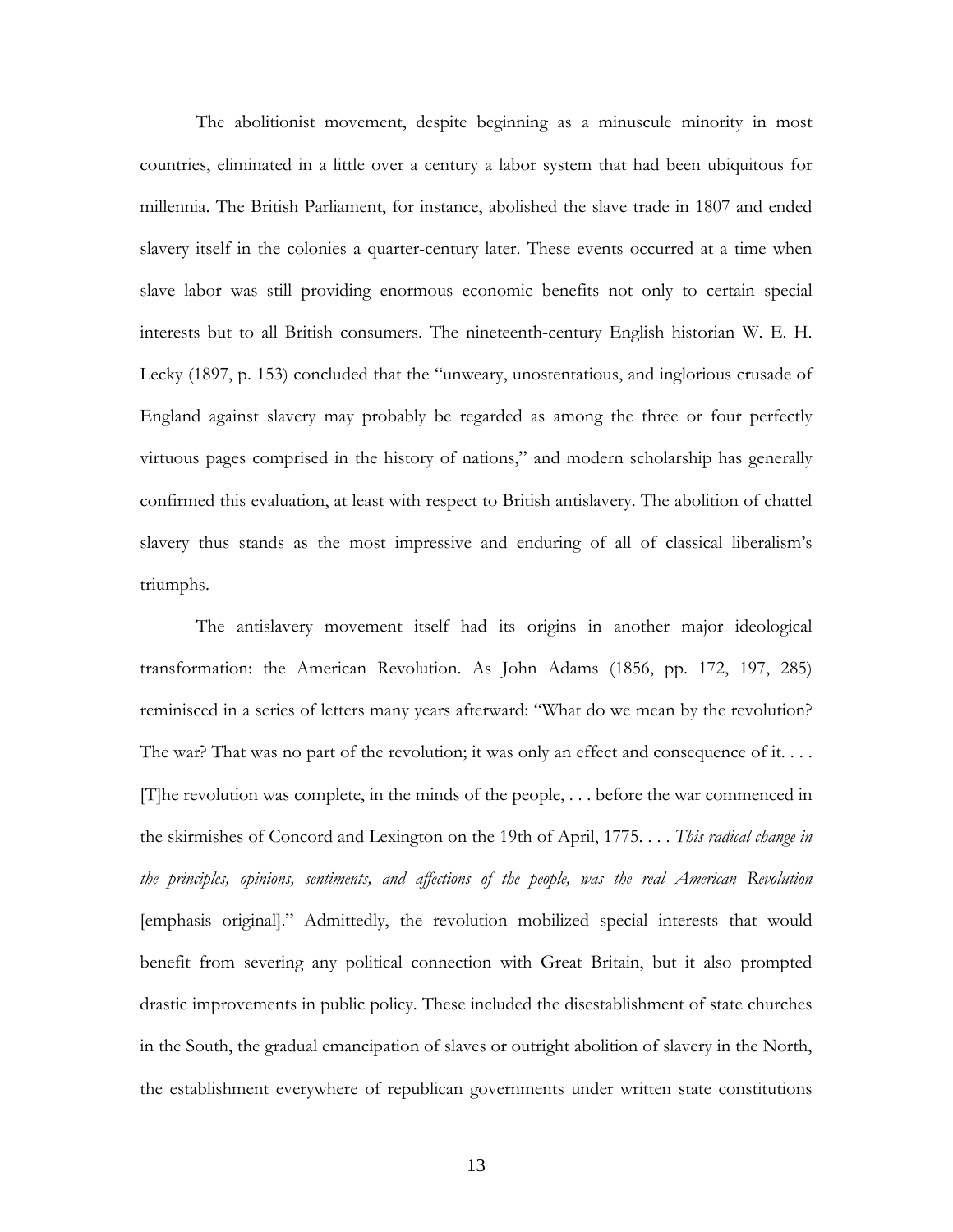with limitations on power embodied in bills of rights, and the extirpation of the last remnants of feudalism—quit-rents, entail, and primogeniture—where they still remained. Moreover, the revolution set off a cascade of ideological externalities that had worldwide impacts.

Other examples that might be mentioned include the successful campaign of Richard Cobden and John Bright to repeal Britain's protectionist corn laws in 1846, within a century of Adam Smith having expressed pessimism about such an outcome; the final termination of British rule in India in 1947, after three decades of mostly non-violent civil disobedience inspired by Mahatma Gandhi; and the nearly peaceful collapse between 1989 and 1991 of Communist dictatorships throughout the Soviet Union and eastern Europe, which are among the bloodiest and most tyrannical regimes in recent history. None of these changes ushered in free-market utopias, and historians will long debate the relative weights of their ultimate causes. But to deny that seismic ideological shifts in people's preferences played a major role would be to remain willfully blind. As Nobel Laureate Douglas C. North (1981, pp. 10-11) has emphasized, "[t]he economic historian who has constructed his model in neoclassical terms has built into it a fundamental contradiction since there is no way for the neoclassical model to account for a good deal of the change we observe in history."

One economic historian who does not shortchange the way ideology can influence people's preferences is Robert Higgs. His classic study of the growth of American government, *Crisis and Leviathan* (1987), contains an instructive contrast between the Depression of 1893 and the Great Depression of 1929. Because of the waning but still dominant classical-liberal ideology, the depression of 1893 was a crisis that witnessed almost no significant increases in central power during the administration of President Grover Cleveland. It was the subsequent ideological triumph of progressivism in the United States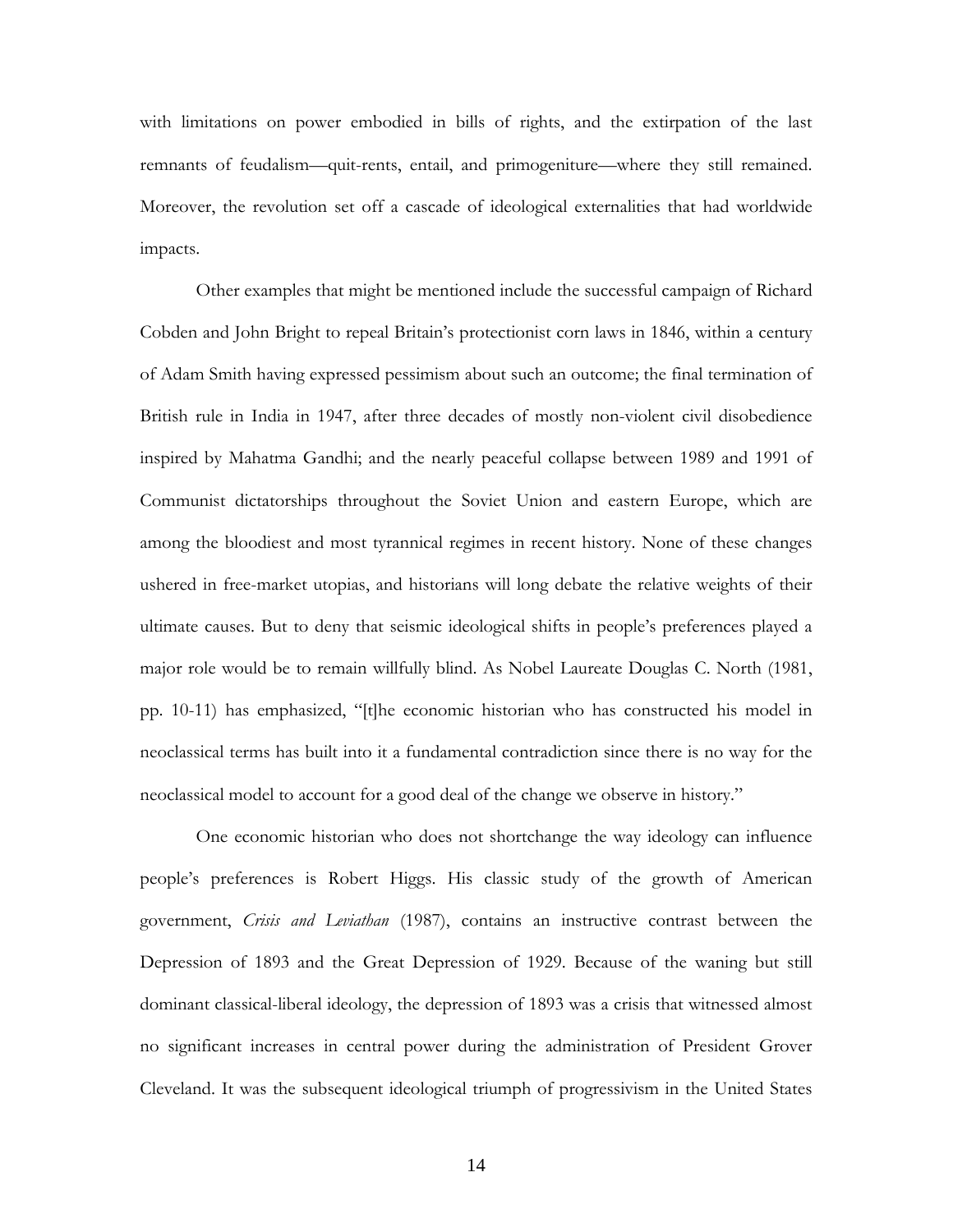that laid the foundations for the huge expansion in government's role during the new deals of Presidents Herbert Hoover and Franklin D. Roosevelt. Indeed, Higgs's contrast is more encompassing than he suggests. The general rule during the nineteenth century, both in the United States and Britain, was for economic downturns to occasion government retrenchment rather than expansion. What eventually transformed depressions and recessions into excuses for new and more extensive government intervention were the emerging statist ideologies of the twentieth century.

One need merely compare the modern worldview in its myriad ideological manifestations with the medieval or ancient worldviews to appreciate how drastically and fundamentally people's ideas can alter. Current political ideologies, including libertarianism, classical liberalism, modern conservatism, democratic socialism, and communism, all at least pay lip service to some kind of human equality, whether equal rights, equal opportunity, equal income, or something else. All of them explicitly reject the society of rigidly hierarchical status that was considered axiomatically desirable in the medieval and ancient worlds. In light of all the varied and bizarre beliefs, usually incorrect and often pernicious, that have informed human communities throughout the past, is it inconceivable that the far more sensible views of libertarianism might someday become widely accepted?

### **5. Implications for advocates of liberty**

 These historical examples of major changes of public opinion show that one should not hold preferences constant in analyses of long-term social change. Public opinion both matters and can change. Research indicates that changes in preferences regarding economic freedom translate into actual changes in economic freedom (Crampton, 2002). Exactly what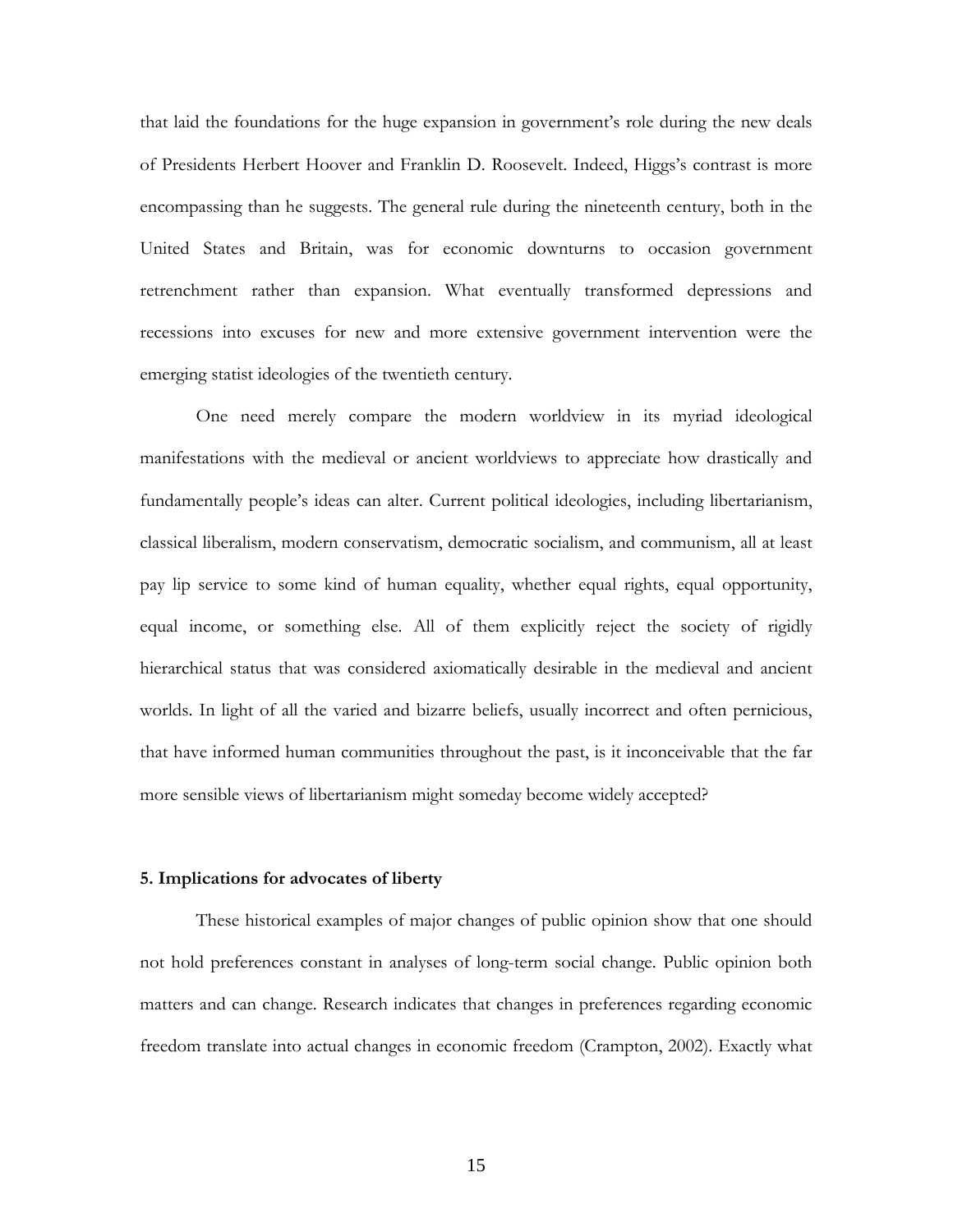influences public opinion or what would be necessary to convince the general public to embrace a pure market economy are much more difficult questions.

 Some libertarians, such as F.A. Hayek (1949), are influenced by Pareto, who argued that change occurs with the circulation of elites. Leaders follow the elites, so this perspective suggests that influencing the minds of the elites through education is of utmost importance (Grinder and Hagel, 1977, pp.67-72). Other libertarians, such as Rothbard, support this policy (which he calls educationism), but Rothbard's unpublished 1977 manuscript, *Toward A Strategy For Libertarian Social Change*, outlines how social change requires a multi-tiered movement. He sketches a pyramid of ideology in which the people at the top are those with a greater commitment to libertarianism. Someone's station in the pyramid of change is not fixed, nor is the number of seats higher up limited. Rothbard writes that the goal of the most committed libertarians "is to try to get as many people as high up the pyramid as possible." Rothbard's strategic vision is just one of many possible. But, as Rothbard (1990, p.65) writes, "While Marxists devote about 90 percent of their energies to thinking about strategy and only 10 percent to their basic theories, for libertarians the reverse is true."

One open question is the number of people needed to prefer something before it can come about. Similarly, how many people need to remain convinced of something for it to persist? In a state-free world, if 99.9 percent of the public suddenly rejected markets, then some form of statism would be likely. But will a free society break down if 0.1 percent of the public rejects markets? It's certainly possible,<sup>[8](#page-16-0)</sup> but the more robust the system is, the better. Boettke and Leeson (2004, 2006) argue that the best way to maintain a market society is by adopting policies of liberal tolerance. Boettke (2000) argues that a free society is more robust to deviations than other systems, such as socialism, which can very easily break down.

<span id="page-16-0"></span><sup>8</sup> This could happen if those opposed were able to wreak enough havoc, such as with nuclear weapons. Of course this is a potential problem for all political economic systems.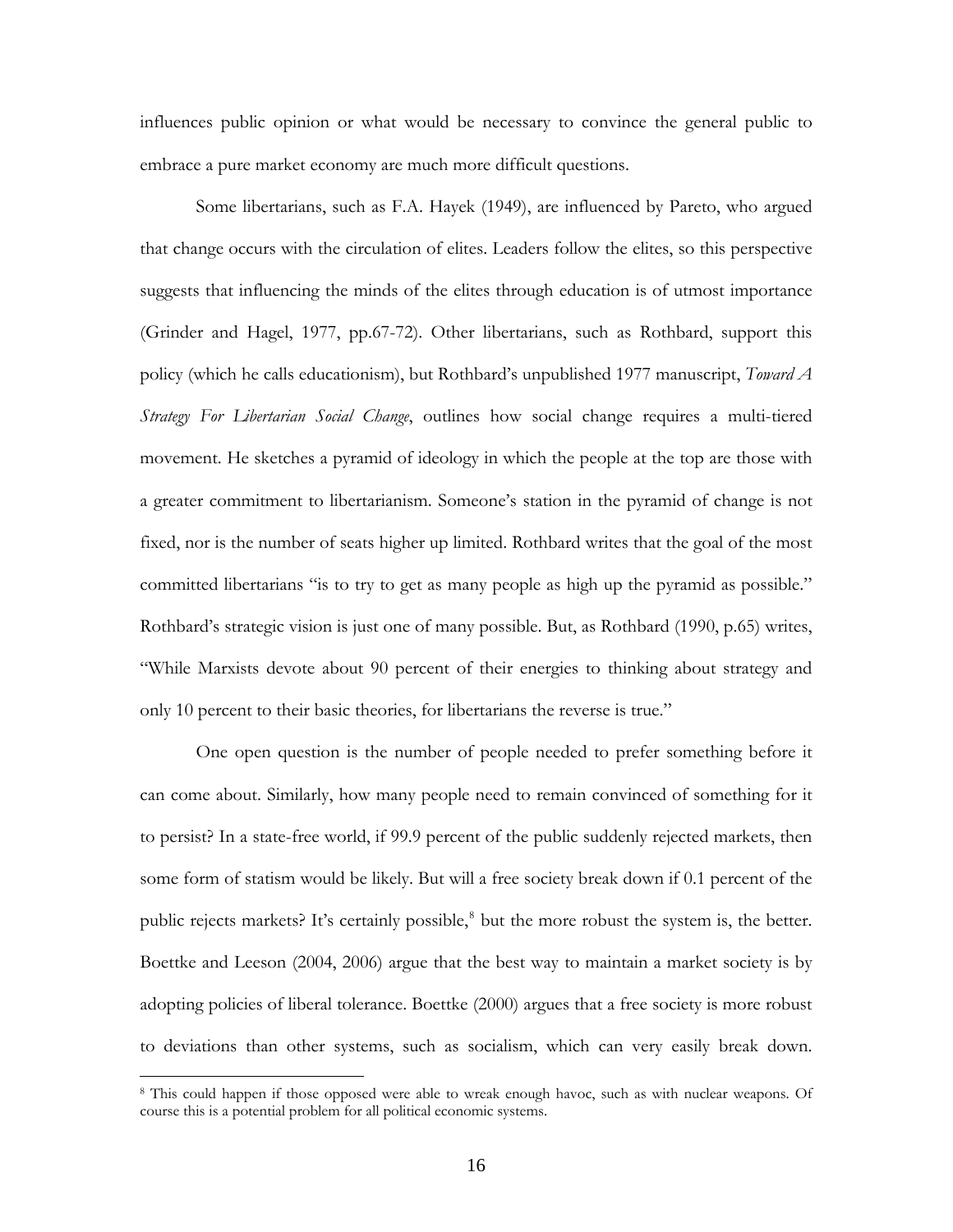Similarly, Taylor (2008) uses Boettke's line of reasoning to ask how robust anarchy is to meddlesome preferences (when people prefer interfering in other peoples' lives) and concludes that anarchy is more robust than systems involving democracy. Ultimately, a system depends on the relative intensities of pro and anti-market people and their willingness to act on these beliefs. In a world where 99.9 percent of the population is apolitical and not significantly violent, a libertarian society could come about with less than 0.1 percent of society even being aware of libertarian writings. But if the non-libertarians are biased against libertarianism, then a greater number of people will need to be persuaded to prefer libertarian ideals (Caplan, 2001a, p.561).

And what is the best way to change preferences on such a large scale? This too is an unanswered question. Boettke, Coyne, and Leeson (2008) discuss the issue of institutional stickiness in bringing about change. Advocates of reform may know what they prefer, but their ideas about how to get them in place are much less well developed. North (1990, p.86) discusses how institutional change is affected by "ideas, dogmas, fads, and ideologies," but "improved understanding of institutional change requires greater understanding than we now possess of just what makes ideas and ideologies catch hold." Young (1998, p.147) argues that institutional change only occurs when people update their expectations of what they think others will do. Exactly how this happens is not always clear.<sup>[9](#page-17-0)</sup>

If advocates of laissez-faire knew how to convince people to support laissez-faire, they would have accomplished it already. But just because nobody knows the answer right now does not mean that pursuing that question is a bad idea. Convincing people to prefer laissez-faire might require a lot more scholarship and a lot more time. Or, convincing people to prefer laissez-faire might simply require better marketing. Television and movie

<span id="page-17-0"></span><sup>9</sup> For an attempt to create an economic framework for thinking about institutional change and possible ways it might come about see Aoki (2001).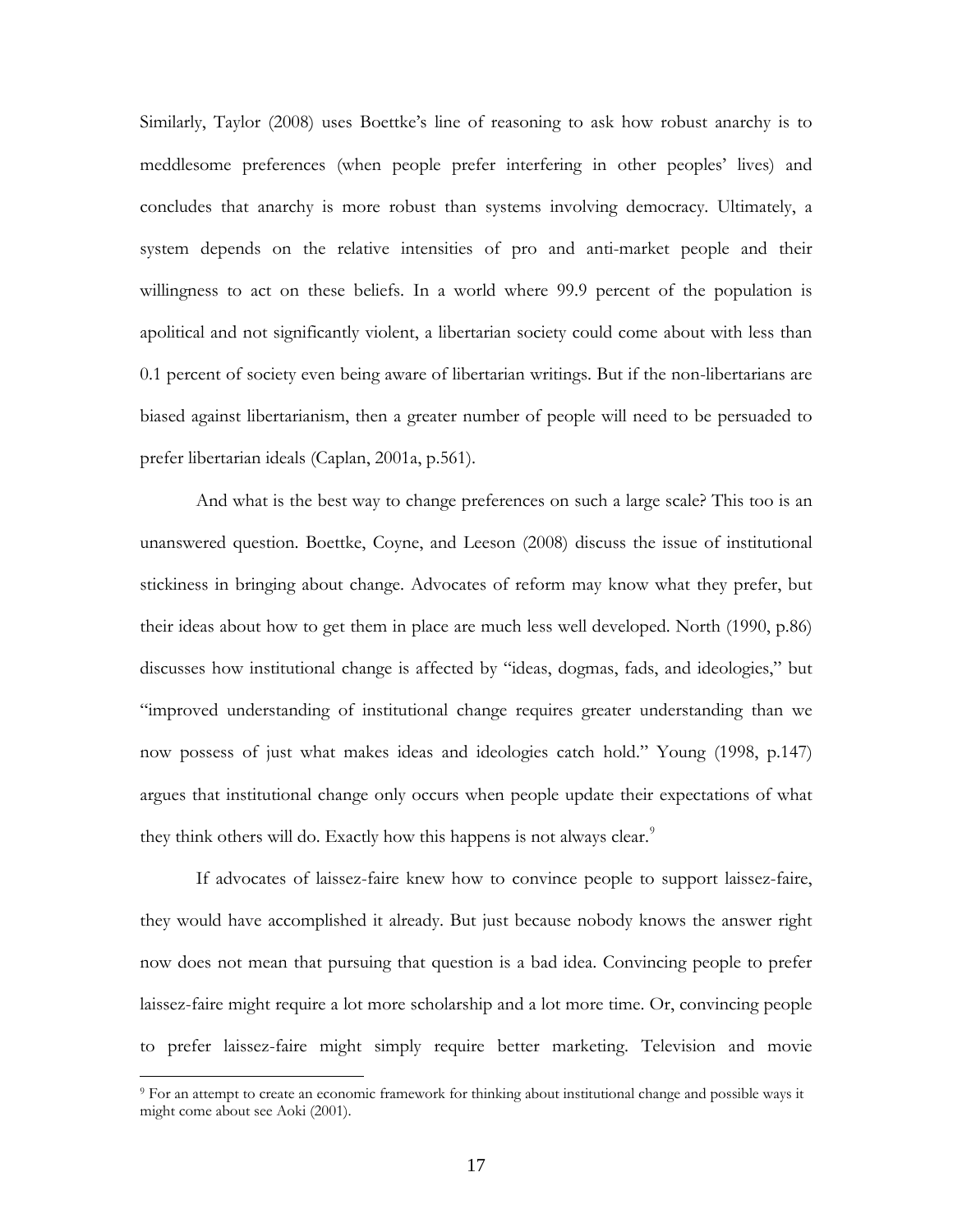producers, advertisers, and political campaigns spend a lot of resources attempting to measure how audiences react to their product or message. Libertarians, on the other hand, have spent most of their efforts on content development and very little on marketing. Perhaps libertarian political economists could learn from marketing, psychology, or religion how best to convince others.

We believe that the spread of religion is particularly illustrative. The United States has no official religion, yet Americans are more religious than people of most other countries with more than 80 percent of Americans identifying with a religious group (Kosmin and Keysar, 2006). Just a few centuries ago most advocates of state religion would have deemed this impossible. Are libertarian ideas really more inherently difficult to grasp than the religious theologies that have moved millions? It is admittedly unrealistic to expect the general public to appreciate all the ins and outs of every sophisticated application of libertarian theory. But to anticipate a future society in which most of the population professes to be libertarians, in the same way that most Americans today profess to believe in democracy, or that most Americans profess to be Christians without having a detailed knowledge of all aspects of Christian apologetics, is surely not unreasonable. And when such a day arrives, it will not only profoundly affect institutions, but it will also significantly constrain the range of political outcomes that are considered legitimate and that are capable of attainment, just as Mises and Bastiat insisted.

## **6. Conclusion**

 Advocates of laissez-faire should recognize that preferences about government both matter and can change. Once one recognizes this fact, then the realm of feasible policies increases. Even if the public has demanded more government in recent years, that demand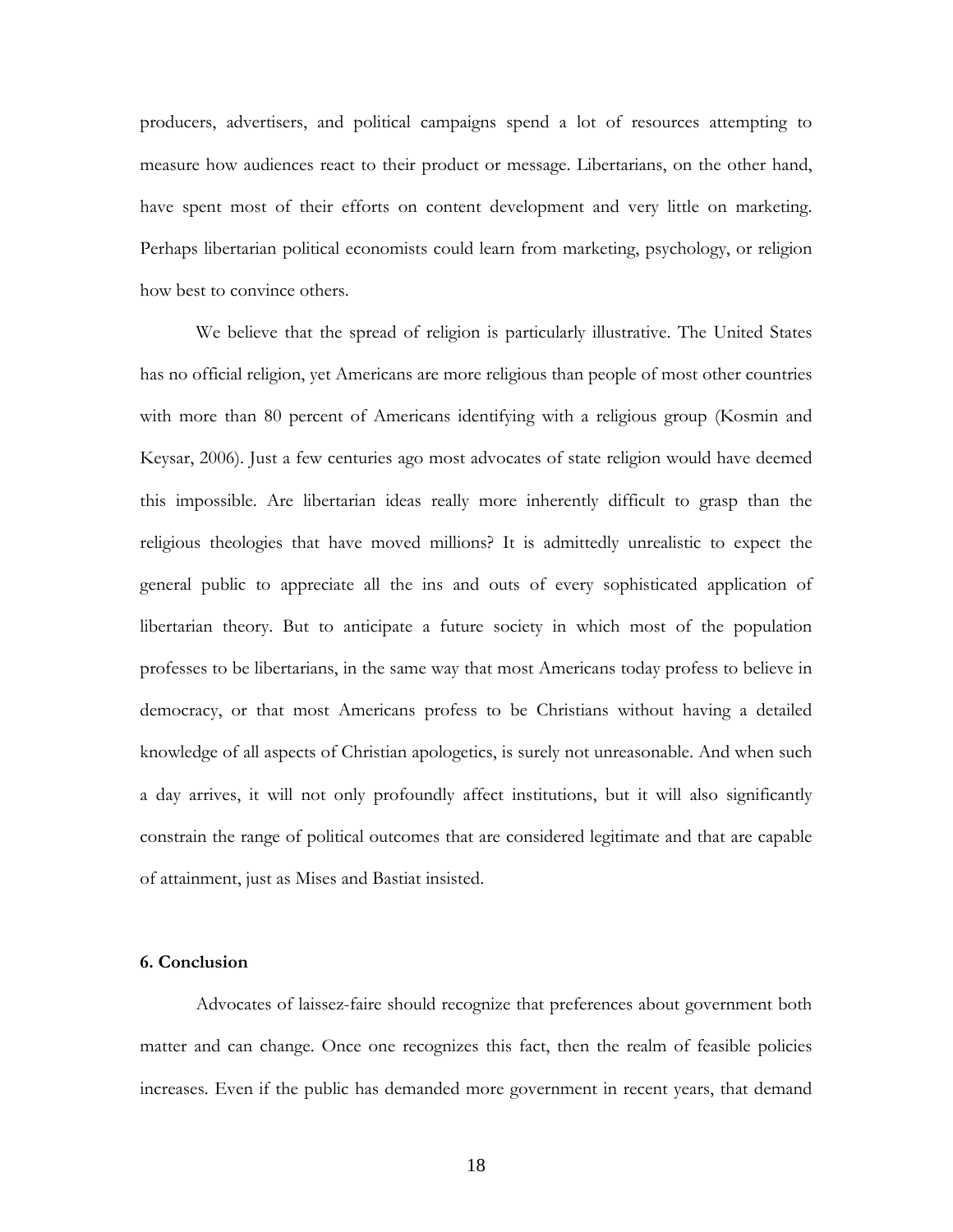need not always persist. Pointing to examples in which parties can gain by using coercion in the absence of ideological constraints against doing so does not prove that such coercion will always be the equilibrium outcome. One of the most important roles of laissez-faire economists is to make the case that the state is not needed to solve (or is even capable of solving) the world's woes. Many of the arguments against free markets are nothing more than what Bastiat (1964) would call economic sophisms. As people withdraw their support from any given set of policies, the likelihood that those policies can be imposed on an unwilling public will decrease.

If the general public has confidence in markets and resists government or any other coercive entity, a libertarian world becomes possible. Although we do not live in such a world, bringing it about need not require human nature to undergo a fundamental transformation into some new capitalist man. Most people have affinities to private property and market exchange as well as respect for individuals. But most people also have been taught that government is the only way to solve certain problems, so they are willing to make an exception to their moral precepts when it comes to the state. The good news is that bringing about a libertarian ideology would not require large positive obligations from most people; it simply requires people to *stop* believing misinformation. Is this likely in the short run? Probably not. But in the long run, if people stop believing that government is necessary or desirable, then the demand for the state will shrink. As people become less accepting of the state, we will be closer to the libertarian ideal.

#### **References**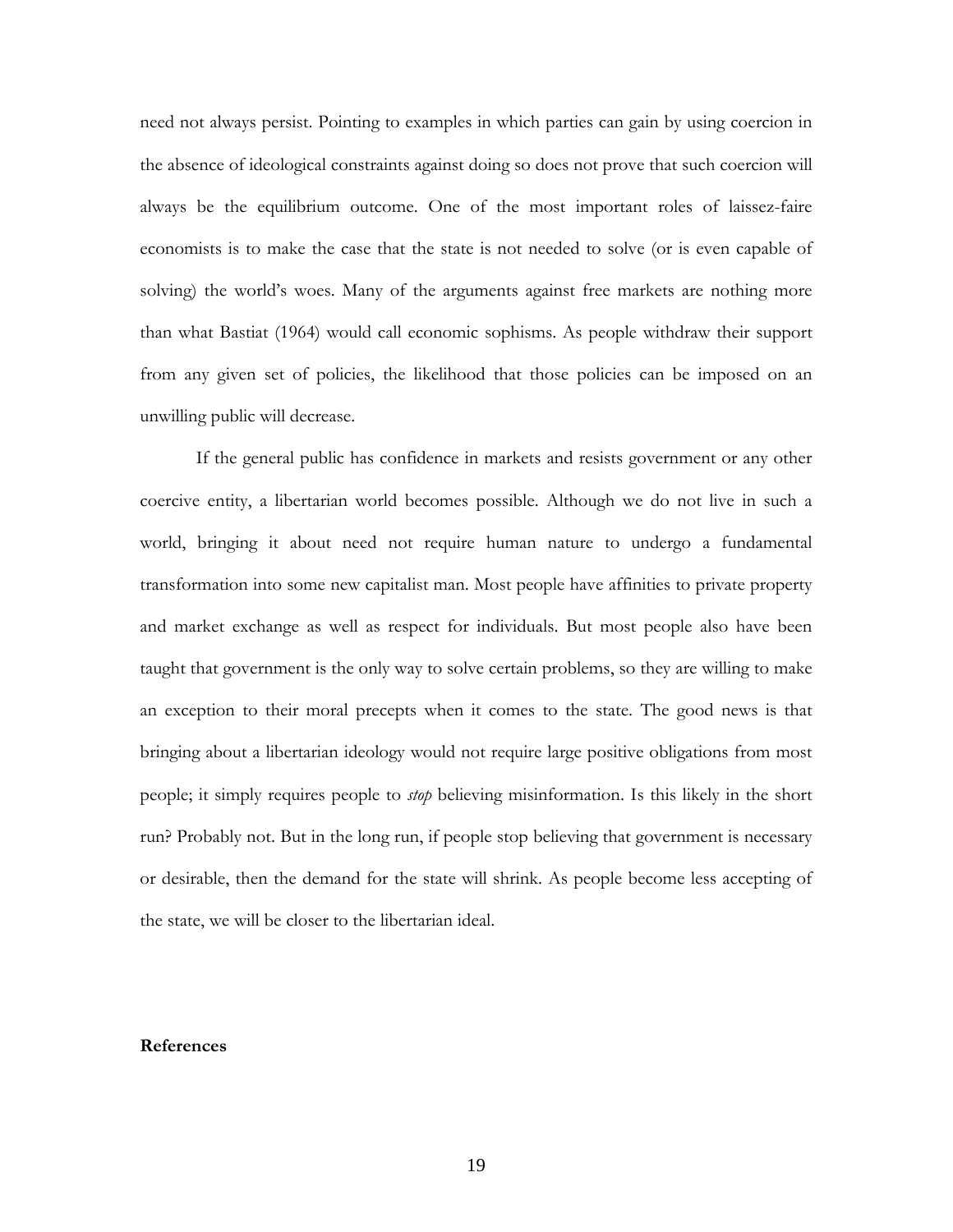Aoki, Masahiko. 2001. *Toward a Comparative Institutional Analysis*. Cambridge: MIT Press.

- Adams, John. 1856. *The Works of John Adams*. Edited by C. F. Adams. Vol. 10. Boston: Little, Brown.
- Bastiat, Frederic. 1964. *Economic Sophisms*. Arthur Goddard (trans.). Irvington-on-Hudson, NY: Foundation for Economic Education.
- Becker, Gary. 1965. "A Theory of the Allocation of Time." *Economic Journal* 75 (no. 299): 493-508.
- Benson, Bruce. 1990. *The Enterprise of Law*. San Francisco: Pacific Research Institute for Public Policy.
- Block, Walter. 2005. "Government Inevitability: Reply to Holcombe." *Journal of Libertarian Studies* 19 (3): 71–93.
- Boettke, Peter J. 2000. "Towards a History of the Theory of Socialist Planning." In Boettke, P. (ed.) *Socialism and the Market: The Socialist Calculation Debate Revisited, Vol. 1: The Natural Economy,* pp. 1-39. London: Routledge.
- Boettke, Peter J., and Peter T. Leeson. 2004. "Liberalism, Socialism, and Robust Political Economy." *Journal of Markets & Morality* 7(1): 99-111.
- Boettke, Peter J., and Peter T. Leeson. 2006. "Liberal Tolerance as Robust Political Economy." In: Moreno-Riano, G. (Ed.) *Tolerance in the 21st Century: Prospects and Challenges*. Lanham: Lexington Books.
- Boettke, Peter J., Christopher J. Coyne, and Peter T. Leeson. 2008. "Institutional Stickiness and the New Development Economics." *American Journal of Economics and Sociology* 67(2): 331-358.
- Caplan, Bryan. 2001a. "How Economists Misunderstand Voters, and Why Libertarians Should Care." *The Independent Review* 5(4): 539–563.
- Caplan, Bryan. 2001b. "What Makes People Think Like Economists? Evidence from the Survey of Americans and Economists on the Economy." *Journal of Law and Economics* 44: 395-426.
- Caplan, Bryan. 2007. *The Myth of the Rational Voter: Why Democracies Choose Bad Policies*. Princeton: Princeton University Press.
- Caplan, Bryan, and Edward P. Stringham. 2005. "Mises, Bastiat, Public Opinion, and Public Choice: What's Wrong With Democracy?" *Review of Political Economy* 17(1): 79-105.
- –––––. 2003. "Networks, Law, and the Paradox of Cooperation." *Review of Austrian Economics* 16(4): 309-326.

Cowen, Tyler. 2007. "The Paradox of Libertarianism." *Cato Unbound* (March 11).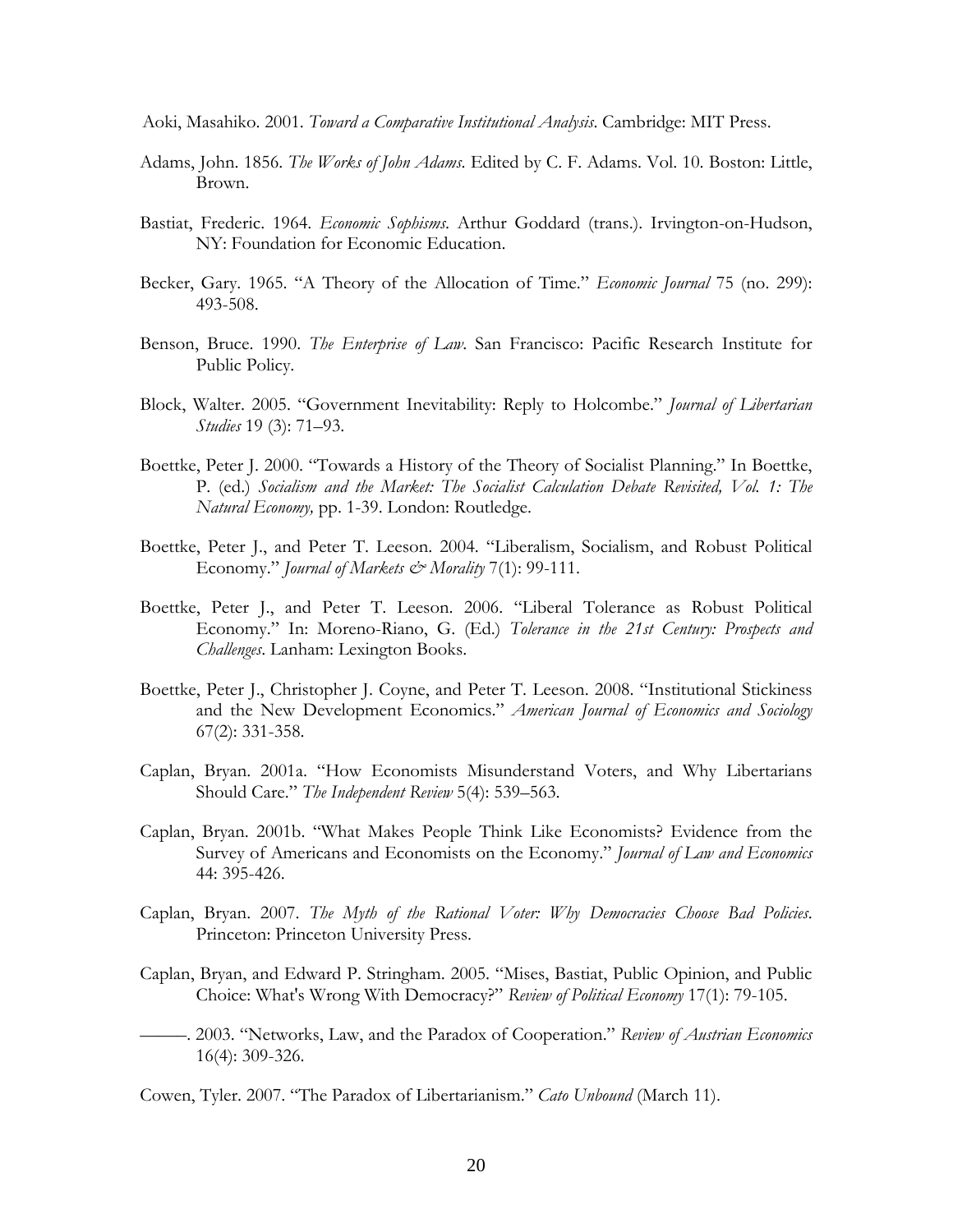- –––––. 1994. "Rejoinder to David Friedman on the Economics of Anarchy." *Economics and Philosophy* 10: 329-332.
- –––––. 1992. "Law as a Public Good: The Economics of Anarchy." *Economics and Philosophy* 8: 249-267.
- Cowen, Tyler, and Daniel Sutter. 2005. "Conflict, Cooperation and Competition in Anarchy." *Review of Austrian Economics* 18(1): 109-115.
- –––––. 1999. "The Costs of Cooperation." *The Review of Austrian Economics* 12: 161–173.
- Coyne, Christopher J. 2007. *After War: The Political Economy of Exporting Democracy*. Palo Alto: Stanford University Press.
- Crampton, Eric. 2002. "You Get What You Vote For: Electoral Determinants of Economic Freedom." *Journal of Private Enterprise* 18: 32-56.
- Ekelund, Robert B., Robert F. Hébert, and Robert D. Tollison. 2006. *The Marketplace of Christianity.* Cambridge: MIT Press.
- Farrant, A. 2004. "Robust institutions: The logic of Levy?" *Review of Austrian Economics* 17: 447–451.
- Friedman, David. (1994) "Law as a Private Good: A Response to Tyler Cowen on the Economics of Anarchy." *Economics and Philosophy* 10: 319-327.
- –––––. 1989. *The Machinery of Freedom, Guide to Radical Capitalism,* 2nd ed. La Salle, IL: Open Court.
- Fukuyama, Francis. 1992. *The End of History and the Last Man*. New York: Free Press.
- Greif, Avner. 2006. *Institutions and the Path to the Modern Economy: Lessons from Medieval Trade*. Cambridge: Cambridge University Press.
- Hardin, R. 1999. *Liberalism, Constitutionalism, and Democracy*. Oxford: Oxford University Press.
- Hayek, F. A. 1949. The Intellectuals and Socialism. *University of Chicago Law Review* 16: 417– 33.
- Higgs, Robert. 1987. *Crisis and Leviathan: Critical Episodes in the Growth of American Government*. New York: Oxford University Press.
- Higgs, Robert. 2004. *Against Leviathan Government Power and a Free Society*. Oakland, CA: The Independent Institute.
- Holcombe, Randall G. 2007. "Is Government Really Inevitable?" *Journal of Libertarian Studies*  21(1): 41-48.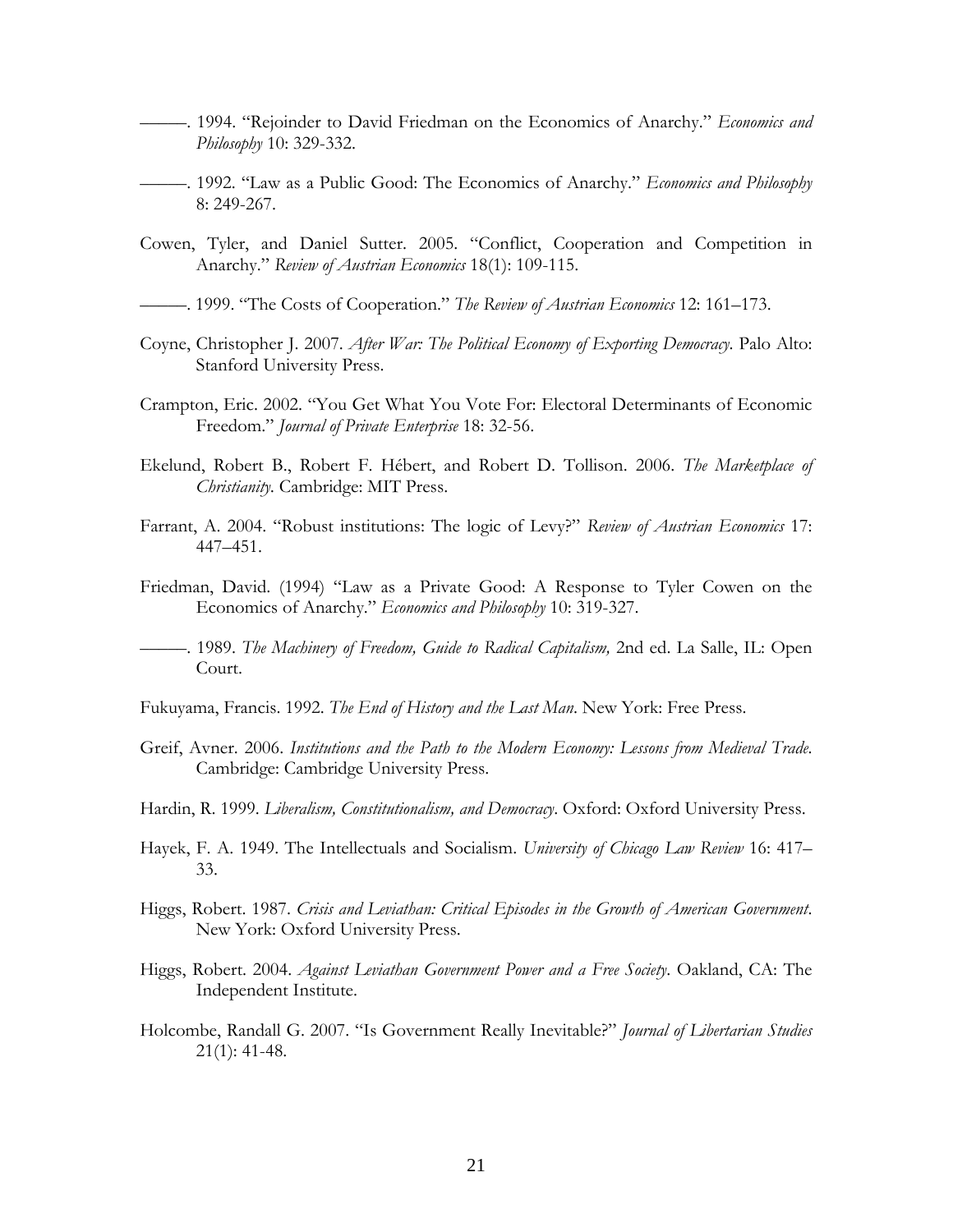- Holcombe, Randall. 2005. "Is Government Inevitable? Reply to Leeson and Stringham." *Independent Review* 9(4): 551-557.
- –––––. 2004. "Government: Unnecessary but Inevitable." *The Independent Review* 8: 325-42.
- Hummel, Jeffrey Rogers. 2001. "The Will to Be Free: The Role of Ideology in National Defense." *Independent Review* 5: 523-537.
- –––––. 1990. "National Goods Versus Public Goods: Defense, Disarmament, and Free Riders." *Review of Austrian Economics* 4: 88–122.
- Grinder, Walter E. and John Hagel III. 1977. "Toward a Theory of State Capitalism: Ultimate Decision-Making and Class Structure." *Journal of Libertarian Studies* 1(1): 59- 79.
- Kosmin, Barry A. and Ariela Keysar. 2006. *Religion in a Free Market: Religious and Non-Religious Americans*. Ithaca: Paramount Market Publishing.
- Kliemt, Hartmut. 2004. "Public Choice from the Perspective of Philosophy." In Charles Rowley and Friedrich Schneider (eds.) *The Encyclopedia of Public Choice,* 235-244. New York: Kluwer.
- Lecky, W. E. H. 1897. *A History of European Morals: From Augustus to Charlemagne*. 3rd ed. Vol. 1. New York: D. Appleton.
- Leeson, Peter T., Christopher J. Coyne, and Peter J. Boettke. 2006. "Converting Social Conflict: Focal Points and the Evolution of Cooperation." *Review of Austrian Economics* 19(2-3): 137-147.
- Leeson, Peter T. and J. Robert Subrick. 2006 "Robust Political Economy." *Review of Austrian Economics* 19(2-3): 107-111.
- Leeson, Peter T., and Edward P. Stringham. 2005. "Is Government Inevitable? Comment on Holcombe's Analysis." *Independent Review* 9(4): 543-549.
- North, Douglass C. 1981. *Structure and Change in Economic History*. New York: W. W. Norton.
- North, Douglass C. 1990. *Institutions, Institutional Change and Economic Performance*. Cambridge: Cambridge University Press.
- Roepke, Wilhelm. 1960. *A Humane Economy*. Chicago: Henry Regnery.
- Rothbard, Murray N. 1977. *Toward A Strategy For Libertarian Social Change*. Mimeograph.
- Rothbard, Murray. N. 1990. "Concepts of the Role of Intellectuals in Social Change Toward Laissez Faire." *Journal of Libertarian Studies* 9(2): 43-67.
- Rutten, Andrew. 1999. "Can Anarchy Save Us from Leviathan?" *The Independent Review* 3: 581-593.